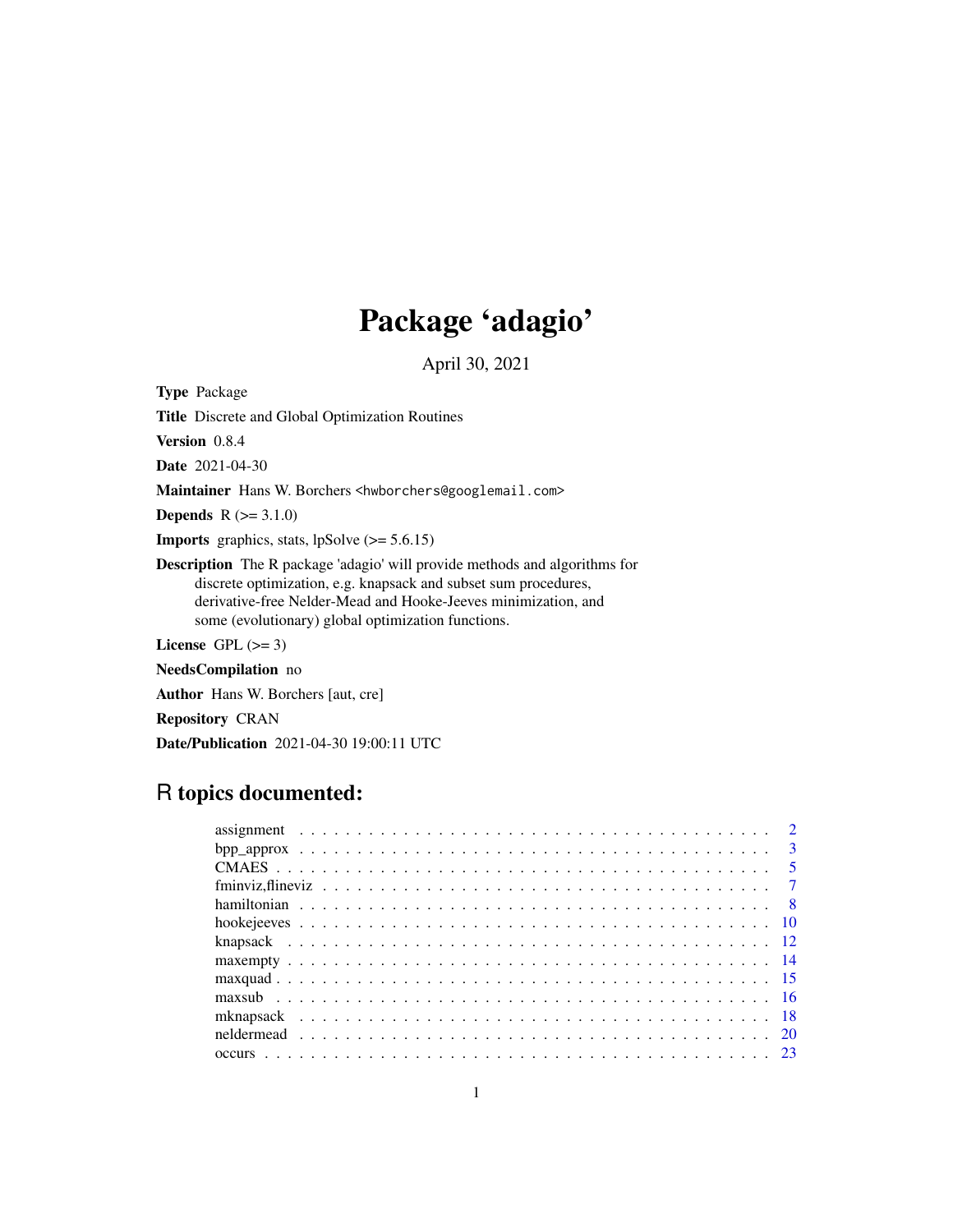# <span id="page-1-0"></span>2 assignment

| Index | 35 |
|-------|----|
|       |    |
|       |    |
|       |    |
|       |    |
|       |    |
|       |    |
|       |    |

assignment *Linear Sum Assignment Problem*

# Description

Linear (sum) assignment problem, or LSAP.

# Usage

assignment(cmat, dir = "min")

# Arguments

| cmat | quadratic (numeric) matrix, the cost matrix. |
|------|----------------------------------------------|
| dir  | direction, can be "min" or "max".            |

# Details

Solves the linear (sum) assignment problem for quadratic matrices. Uses the lp.assign function from the lpSolve package, that is it solves LSAP as a mixed integer linear programming problem.

# Value

List with components perm, the permutation that defines the minimum solution, min, the minimum value, and err is always 0, i.e. not used at the moment.

# Note

Slower than the Hungarian algorithm in package clue.

# References

Burkard, R., M. Dell'Amico, and S. Martello (2009). Assignment Problems. Society for Industrial and Applied Mathematics (SIAM).

Martello, S., and P. Toth (1990). Knapsack Problems: Algorithms and Computer Implementations. John Wiley & Sons, Ltd.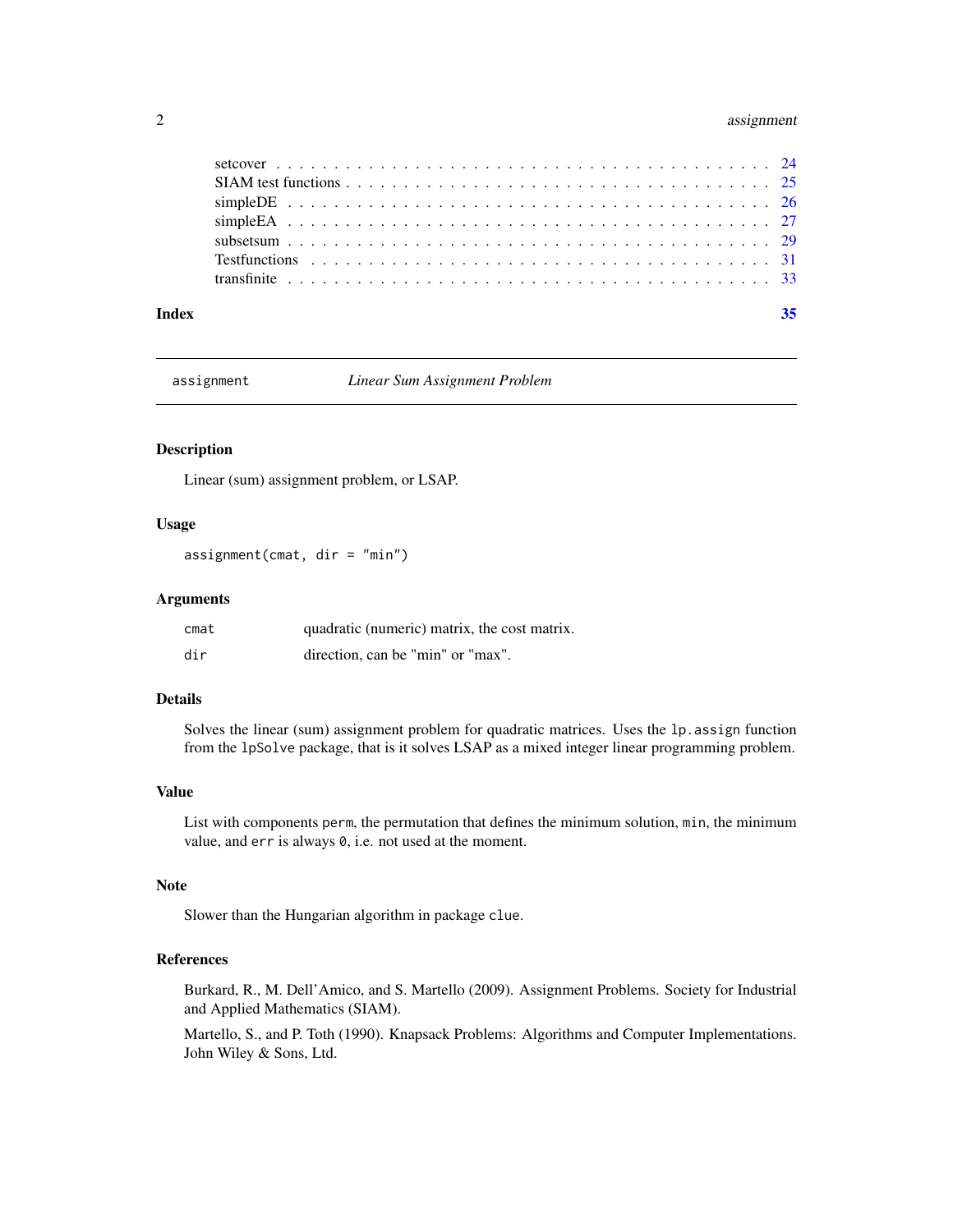# <span id="page-2-0"></span>bpp\_approx 3

# See Also

clue::solve\_LSAP

# Examples

```
## Example similar to clue::solve_LSAP
set.seed(8237)
x \le - matrix(sample(1:100), nrow = 10)
y <- assignment(x)
# show permutation and check minimum sum
y$perm # 7 6 10 5 8 2 1 4 9 3
y$min # 173
z <- cbind(1:10, y$perm)
x[z] # 16 9 49 6 17 14 1 44 10 7
y$min == sum(x[z]) # TRUE
## Not run:
## Example: minimize sum of distances of complex points
n < -100x \le r t(n, df=3) + 1i * rt(n, df=3)y \leftarrow runif(n) + 1i * runif(n)cmat \le round(outer(x, y, FUN = function(x,y) Mod(x - y)), 2)
system.time(T1 <- assignment(cmat)) # elapsed: 0.003
T1$min / 100 # 145.75
## Hungarian algorithm in package 'clue'
library("clue")
system.time(T2 <- solve_LSAP(cmat)) # elapsed: 0.014
sum(cmat[cbind(1:n, T2)]) # 145.75
## End(Not run)
```
bpp\_approx *Approximate Bin Packing*

# Description

Solves the Bin Packing problem approximately.

# Usage

```
bpp_approx(S, cap, method = c("firstfit", "bestfit", "worstfit"))
```
# Arguments

| -S     | vector of weights (or sizes) of items. |
|--------|----------------------------------------|
| cap    | same capacity for all the bins.        |
| method | which approximate method to use.       |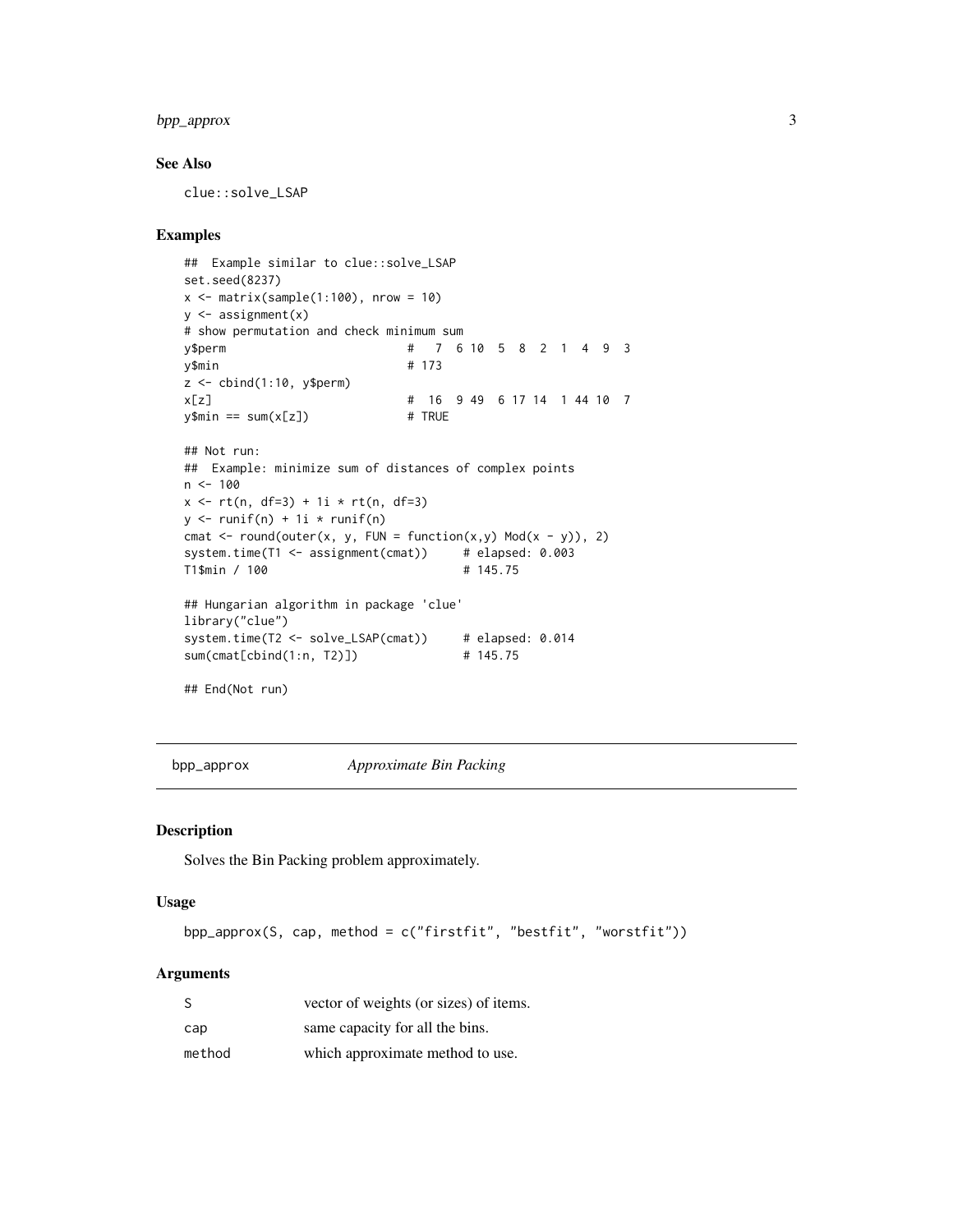#### Details

Solves approximately the Bin Packing problem for numeric weights and bins, all having the same volume.

Possible methods are "firstfit", "bestfit", and "worstfit". "firstfit" tries to place each item as early as possible, "bestfit" such that the remaining space in the bin is as small as possible, and "worstfit" such that the remaining space is as big as possible.

Best results are achieved with the "bestfit" method. "firstfit" may be a reasonable alternative. For smaller and medium-sized data the approximate results will come quite close to the exact solution, see the examples.

In general, the results are much better if the items in S are sorted decreasingly. If they are not, an immediate warning is issued.

#### Value

A list of the following components:

| nbins  | minimum number of bins.                          |
|--------|--------------------------------------------------|
| xbins  | index of the bin each item is assigned to.       |
| sbins  | sum of item sizes in each bin.                   |
| filled | total volume filled in the bins (as percentage). |

# Note

The Bin Packing problem can be solved as a Linear Program. The formulation is a bit tricky, and it turned out 'lpSolve' does not solve medium-sized problems in acceptable time. (Tests with 'Rglpk' will follow.)

# Author(s)

Hans W. Borchers

# References

Silvano Martello. "Bin packing problems". In: 23rd Belgian Mathematical Optimization Workshop, La-Roche-en-Ardennes 2019.

# See Also

Function binpacking in package 'knapsack' (on R-Forge).

```
## (1)
S \leftarrow C(50, 3, 48, 53, 53, 4, 3, 41, 23, 20, 52, 49)cap <- 100
bpp_approx(S, cap, method = "bestfit")
## exact -- $nbins 4, filled 99.75 %
## firstfit -- $nbins 6, filled 66.5 %
```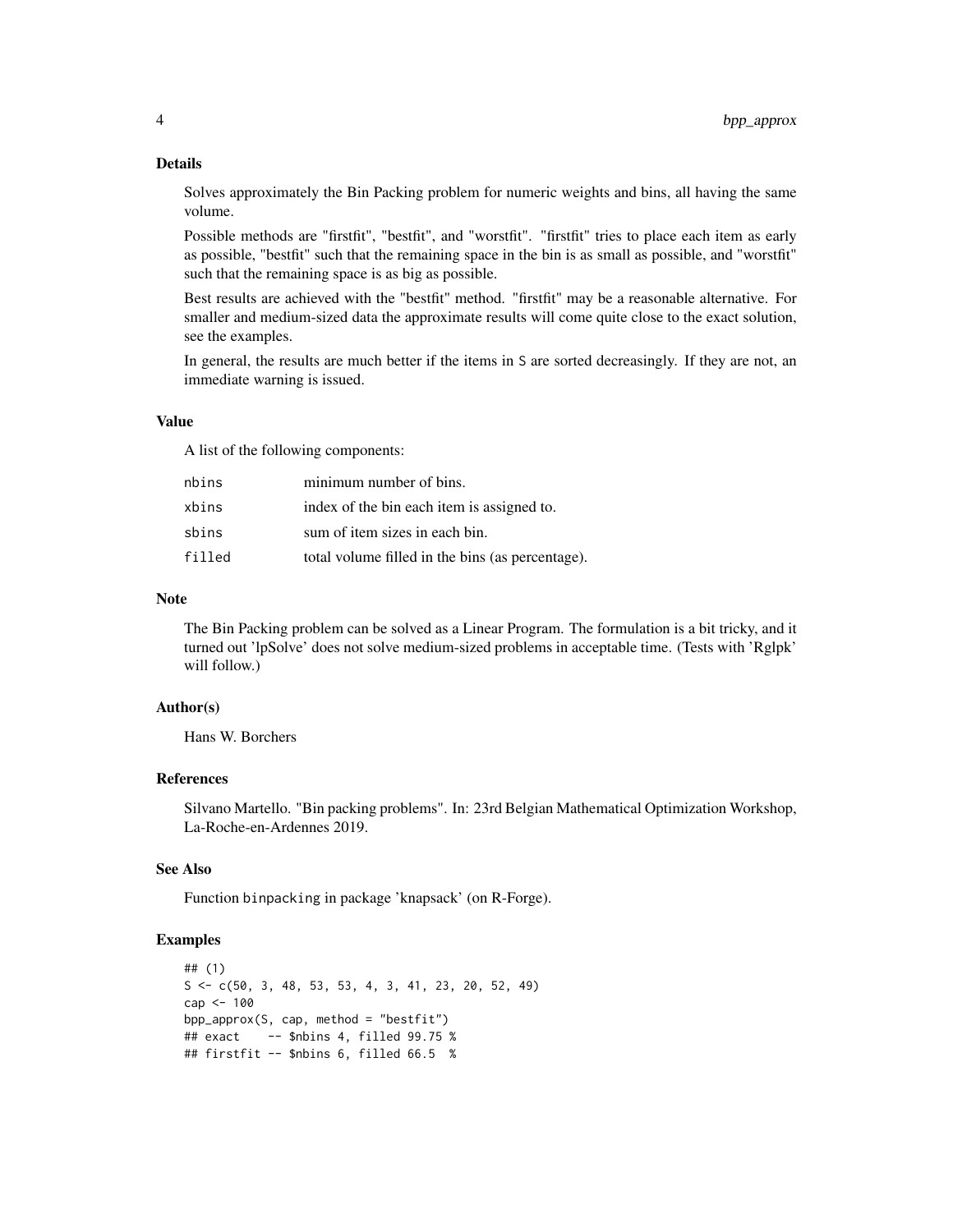#### <span id="page-4-0"></span>CMAES 5

```
## bestfit -- $nbins 5, filled 79.8 %
## ! when decreasingly sorted, 'bestfit' with nbins = 4
## (2)
S <- c(100,99,89,88,87,75,67,65,65,57,57,49,47,31,27,18,13,9,8,1)
cap <- 100
bpp_approx(S, cap, method = "firstfit")
# firstfit: 12 bins; exact: 12 bins
## Not run:
## (3)
S \leftarrow c(99, 99, 96, 96, 92, 92, 91, 88, 87, 86,85,76,74,72,69,67,67,62,61,56,
        52,51,49,46,44,42,40,40,33,33,
        30,30,29,28,28,27,25,24,23,22,
        21,20,17,14,13,11,10, 7, 7, 3)
cap <- 100
bpp_approx(S, cap)
# exact: 25; firstfit: 25; bestfit: 25 nbins
## (4)
# 20 no.s in 1..100, capacity 100
set.seed(7013)
S \leq sample(1:100, 20, replace = TRUE)
cap <- 100
bpp_approx(sort(S, decreasing = TRUE), cap, method = "bestfit")
# exact: 12 bins; firstfit and bestfit: 13; worstfit: 14 bins
## End(Not run)
```
CMAES *Covariance Matrix Adaptation Evolution Strategy*

# Description

The CMA-ES (Covariance Matrix Adaptation Evolution Strategy) is an evolutionary algorithm for difficult non-linear non-convex optimization problems in continuous domain. The CMA-ES is typically applied to unconstrained or bounded constraint optimization problems, and search space dimensions between three and fifty.

#### Usage

```
pureCMAES(par, fun, lower = NULL, upper = NULL, sigma = 0.5,
                   stopfitness = -Inf, stopeval = 1000*length(par)^2, ...
```
# Arguments

| par | objective variables initial point. |
|-----|------------------------------------|
| fun | objective/target/fitness function. |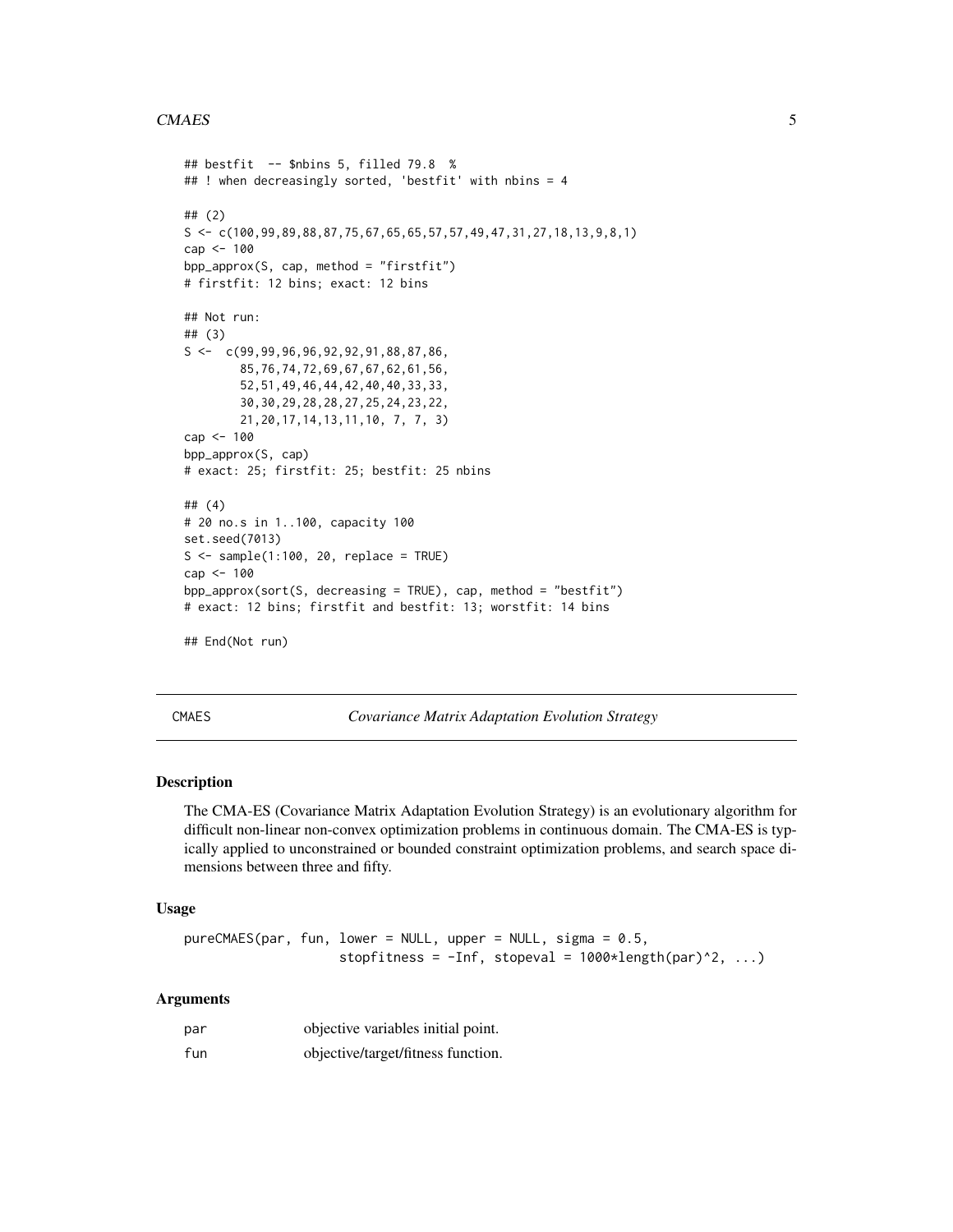| lower,upper | lower and upper bounds for the parameters.          |
|-------------|-----------------------------------------------------|
| sigma       | coordinate wise standard deviation (step size).     |
| stopfitness | stop if fitness $\lt$ stopfitness (minimization).   |
| stopeval    | stop after stopeval number of function evaluations  |
|             | additional parameters to be passed to the function. |

# Details

The CMA-ES implements a stochastic variable-metric method. In the very particular case of a convex-quadratic objective function the covariance matrix adapts to the inverse of the Hessian matrix, up to a scalar factor and small random fluctuations. The update equations for mean and covariance matrix maximize a likelihood while resembling an expectation-maximization algorithm.

#### Value

Returns a list with components xmin and fmin.

Be patient; for difficult problems or high dimensions the function may run for several minutes; avoid problem dimensions of 30 and more!

# Note

There are other implementations of Hansen's CMAES in package 'cmaes' (simplified form) and in package 'parma' as cmaes() (extended form).

#### Author(s)

Copyright (c) 2003-2010 Nikolas Hansen for Matlab code PURECMAES; converted to R by Hans W Borchers. (Hansen's homepage: www.cmap.polytechnique.fr/~nikolaus.hansen/)

# References

Hansen, N. (2011). The CMA Evolution Strategy: A Tutorial. <https://arxiv.org/abs/1604.00772>

Hansen, N., D.V. Arnold, and A. Auger (2013). Evolution Strategies. J. Kacprzyk and W. Pedrycz (Eds.). Handbook of Computational Intelligence, Springer-Verlag, 2015.

# See Also

cmaes::cmaes, parma::cmaes

```
## Not run:
## Polynomial minimax approximation of data points
## (see the Remez algorithm)
n \le -10; m \le -101 # polynomial of degree 10; no. of data points
xi \leftarrow seq(-1, 1, length = m)yi <- 1 / (1 + (5*xi)^2) # Runge's function
```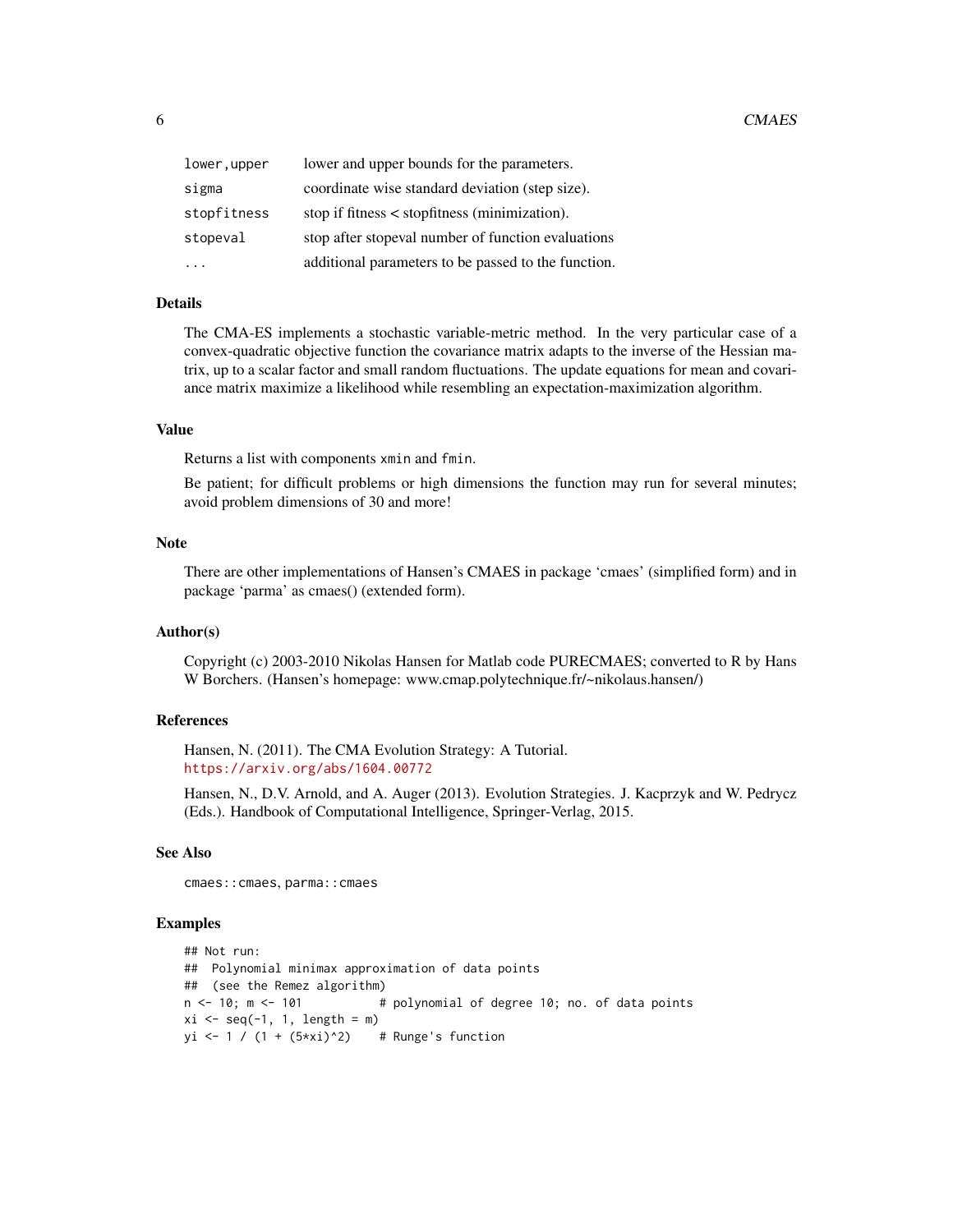```
pval \leq function(p, x) # Horner scheme
   outer(x, (length(p) - 1):0, "^n") %*% p
pfit \le function(x, y, n) # polynomial fitting of degree n
   qr.solve(outer(x, seq(n, 0), "^n), y)fn1 <- function(p) # objective function
   max(abs(pval(p, xi) - yi))pf \le- pfit(xi, yi, 10) # start with a least-squares fitting
sol1 <- pureCMAES(pf, fn1, rep(-200, 11), rep(200, 11))
zapsmall(sol1$xmin)
# [1] -50.24826 0.00000 135.85352 0.00000 -134.20107 0.00000
# [7] 59.19315 0.00000 -11.55888 0.00000 0.93453
print(sol1$fmin, digits = 10)
# [1] 0.06546780411
## Polynomial fitting in the L1 norm
## (or use LP or IRLS approaches)
fn2 < - function(p)
   sum(abs(pval(p, xi) - yi))
sol2 <- pureCMAES(pf, fn2, rep(-100, 11), rep(100, 11))
zapsmall(sol2$xmin)
# [1] -21.93238 0.00000 62.91083 0.00000 -67.84847 0.00000
# [7] 34.14398 0.00000 -8.11899 0.00000 0.84533
print(sol2$fmin, digits = 10)
# [1] 3.061810639
## End(Not run)
```
fminviz,flineviz *Visualize Function Minimum*

#### Description

Visualizes multivariate functions around a point or along a line between two points in  $R^n$ .

# Usage

```
fminviz(fn, x0, nlines = 2*length(x0),
       npoints = 51, scaled = 1.0)
flineviz(fn, x1, x2, npoints = 51, scaled = 0.1)
```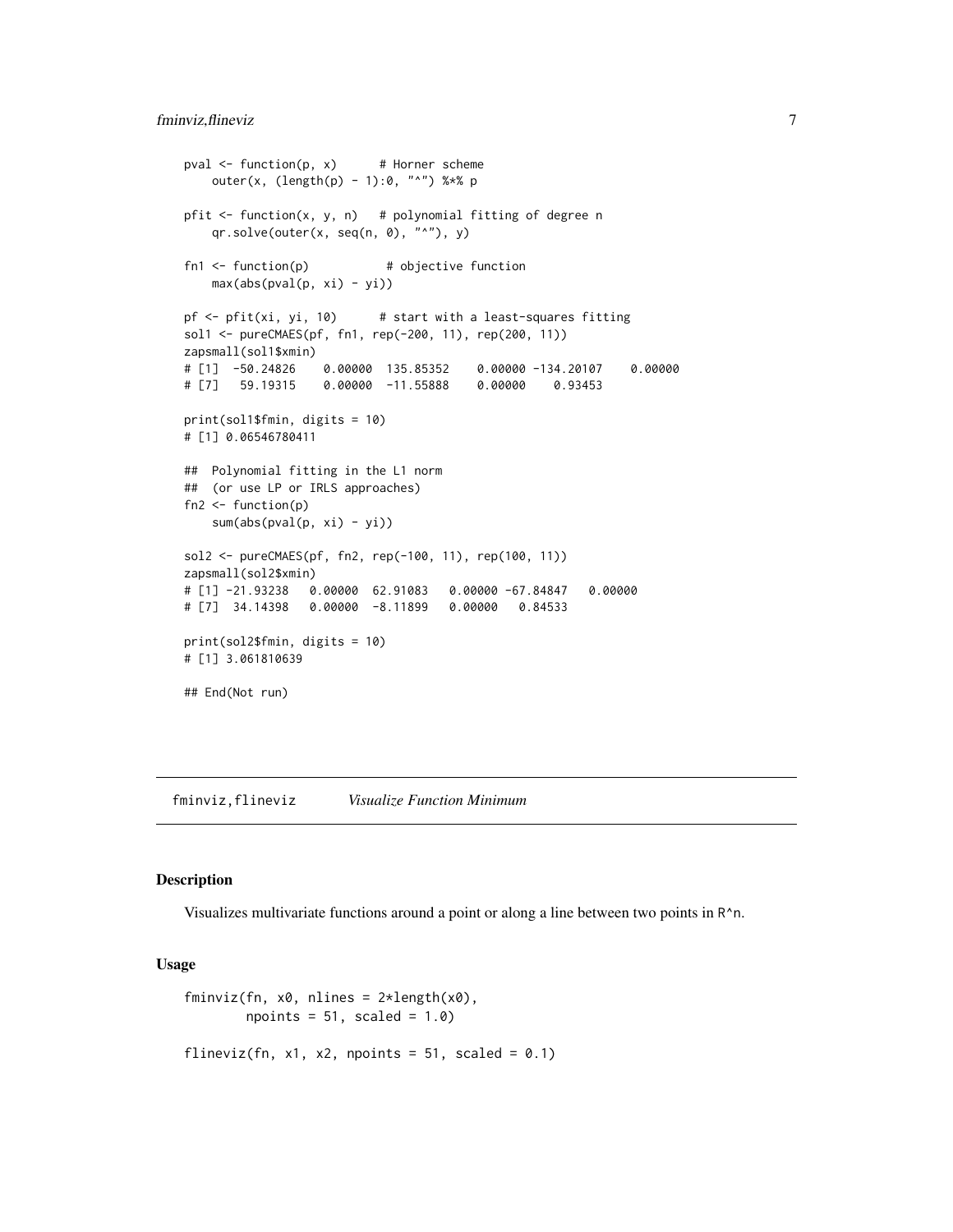#### <span id="page-7-0"></span>**Arguments**

| fn       | multivariate function to be visualized. |
|----------|-----------------------------------------|
| x0.x1.x2 | points in <i>n</i> -dimensional space.  |
| nlines   | number of lines to plot.                |
| npoints  | number of points used to plot a line.   |
| scaled   | scale factor to extend the line(s).     |

# Details

fminviz vizualizes the behavior of a multivariate function fn around a point x0. It randomly selects nlines lines through  $x0$  in R<sup> $\wedge$ </sup>n and draws the curves of the function along these lines in one graph.

Curves that have at least one point below  $fn(x0)$  are drawn in red, all others in blue. The scale on the x-axis is the Euclidean distance in R^n. The scale factor can change it.

flineviz vizualizes the behavior of a multivariate function fn along the straight line between the points x1 and x2. Points x1 and x2 are also plotted.

# Value

Plots a line graph and returns NULL (invisibly).

#### Examples

```
## Not run:
 f1 <- function(x) x[1]^2 - x[2]^2fminviz(f1, c(0, 0), nlines = 10)f2 <- function(x) (1 - x[1])^2 + 100*(x[2] - x[1]^2)^2
 flineviz(f2, c(0, 0), c(1, 1))
## End(Not run)
```
hamiltonian *Finds a Hamiltonian path or cycle*

# Description

A Hamiltionian path or cycle (a.k.a. Hamiltonian circuit) is a path through a graph that visits each vertex exactly once, resp. a closed path through the graph.

# Usage

```
hamiltonian(edges, start = 1, cycle = TRUE)
```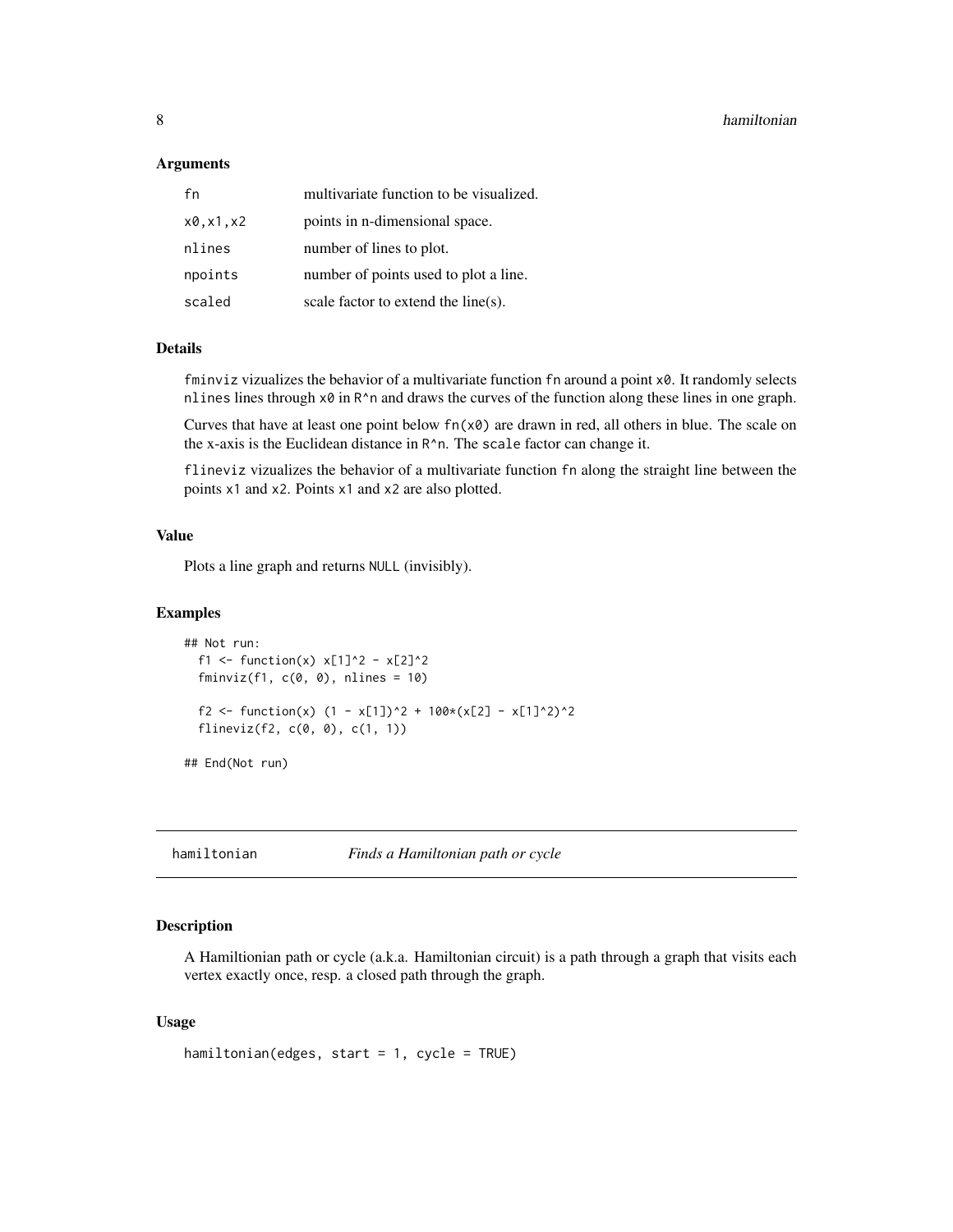#### hamiltonian 9

#### Arguments

| edges | an edge list describing an undirected graph.     |
|-------|--------------------------------------------------|
| start | vertex number to start the path or cycle.        |
| cvcle | Boolean, should a path or a full cycle be found. |

# Details

hamiltonian() applies a backtracking algorithm that is relatively efficient for graphs of up to 30– 40 vertices. The edge list is first transformed to a list where the i-th component contains the list of all vertices connected to vertex i.

The edge list must be of the form  $c(v1, v2, v3, v2, ...)$  meaning that there are edges v1 --> v2, v3 --> v4, etc., connecting these vertices. Therefore, an edge list has an even number of entries.

If the function returns NULL, there is no Hamiltonian path or cycle. The function does not check if the graph is connected or not. And if cycle = TRUE is used, then there also exists an edge from the last to the first entry in the resulting path.

Ifa Hamiltonian cycle exists in the graph it will be found whatever the starting vertex was. For a Hamiltonian path this is different and a successful search may very well depend on the start.

# Value

Returns a vector containing vertex number of a valid path or cycle, or NULL if no path or cycle has been found (i.e., does not exist); If a cycle was requested, there exists an edge from the last to the first vertex in this list of edges.

# Note

See the igraph package for more information about handling graphs and defining them through edge lists or other constructs.

# Author(s)

Hans W. Borchers

#### References

Papadimitriou, Ch. H., and K. Steiglitz (1998). Optimization Problems: Algorithms and Complexity. Prentice-Hall/Dover Publications.

#### See Also

Package igraph

```
## Dodekaeder graph
D20_edges \leq c(
    1, 2, 1, 5, 1, 6, 2, 3, 2, 8, 3, 4, 3, 10, 4, 5, 4, 12,
    5, 14, 6, 7, 6, 15, 7, 8, 7, 16, 8, 9, 9, 10, 9, 17, 10, 11,
```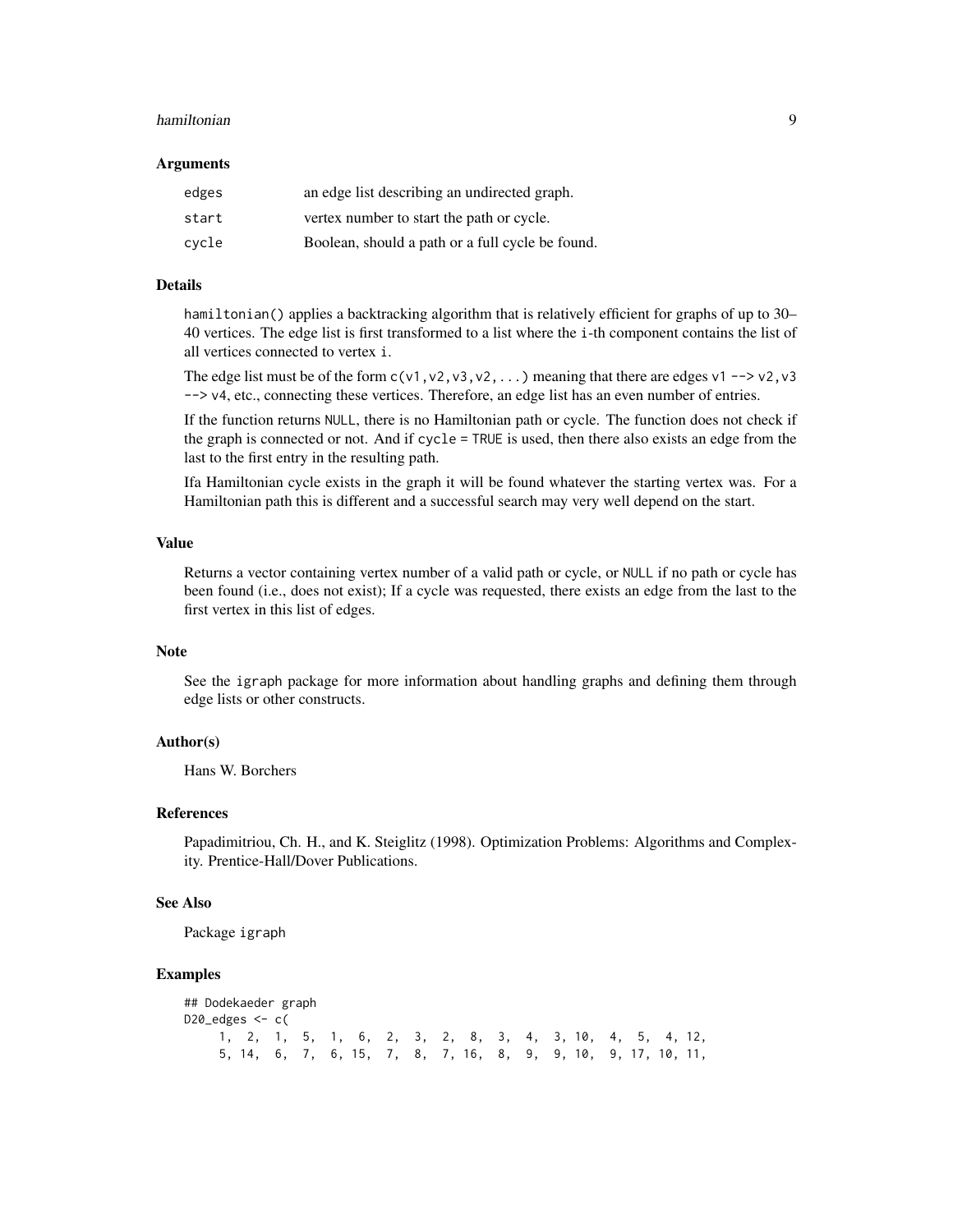```
11, 12, 11, 18, 12, 13, 13, 14, 13, 19, 14, 15, 15, 20, 16, 17, 16, 20,
    17, 18, 18, 19, 19, 20)
hamiltonian(D20_edges, cycle = TRUE)
# [1] 1 2 3 4 5 14 13 12 11 10 9 8 7 16 17 18 19 20 15 6
hamiltonian(D20_edges, cycle = FALSE)
# [1] 1 2 3 4 5 14 13 12 11 10 9 8 7 6 15 20 16 17 18 19
## Herschel graph
# The Herschel graph the smallest non-Hamiltonian polyhedral graph.
H11_edges <- c(
     1, 2, 1, 8, 1, 9, 1, 10, 2, 3, 2, 11, 3, 4, 3, 9, 4, 5,
     4, 11, 5, 6, 5, 9, 5, 10, 6, 7, 6, 11, 7, 8, 7, 10, 8, 11)
hamiltonian(H11_edges, cycle = FALSE)
# NULL
## Not run:
## Example: Graph constructed from squares
N <- 45 # 23, 32, 45
Q <- (2:trunc(sqrt(2*N-1)))^2
sq_e edges \leftarrow c()for (i in 1:(N-1)) {
    for (j in (i+1):N) {
       if ((i+j)
           sq_edges <- c(sq_edges, i, j)
    }
}
require(igraph)
sq_graph <- make_graph(sq_edges, directed=FALSE)
plot(sq_graph)
if (N == 23) {
    # does not find a path with start=1 ...
   hamiltonian(sq_edges, start=18, cycle=FALSE)
    # hamiltonian(sq_edges) # NULL
} else if (N == 32) {
    # the first of these graphs that is Hamiltonian ...
    # hamiltonian(sq_edges, cycle=FALSE)
    hamiltonian(sq_edges)
} else if (N == 45) {
    # takes much too long ...
    # hamiltonian(sq_edges, cycle=FALSE)
   hamiltonian(sq_edges)
}
## End(Not run)
```
<span id="page-9-1"></span>hookejeeves *Hooke-Jeeves Minimization Method*

# **Description**

An implementation of the Hooke-Jeeves algorithm for derivative-free optimization.

<span id="page-9-0"></span>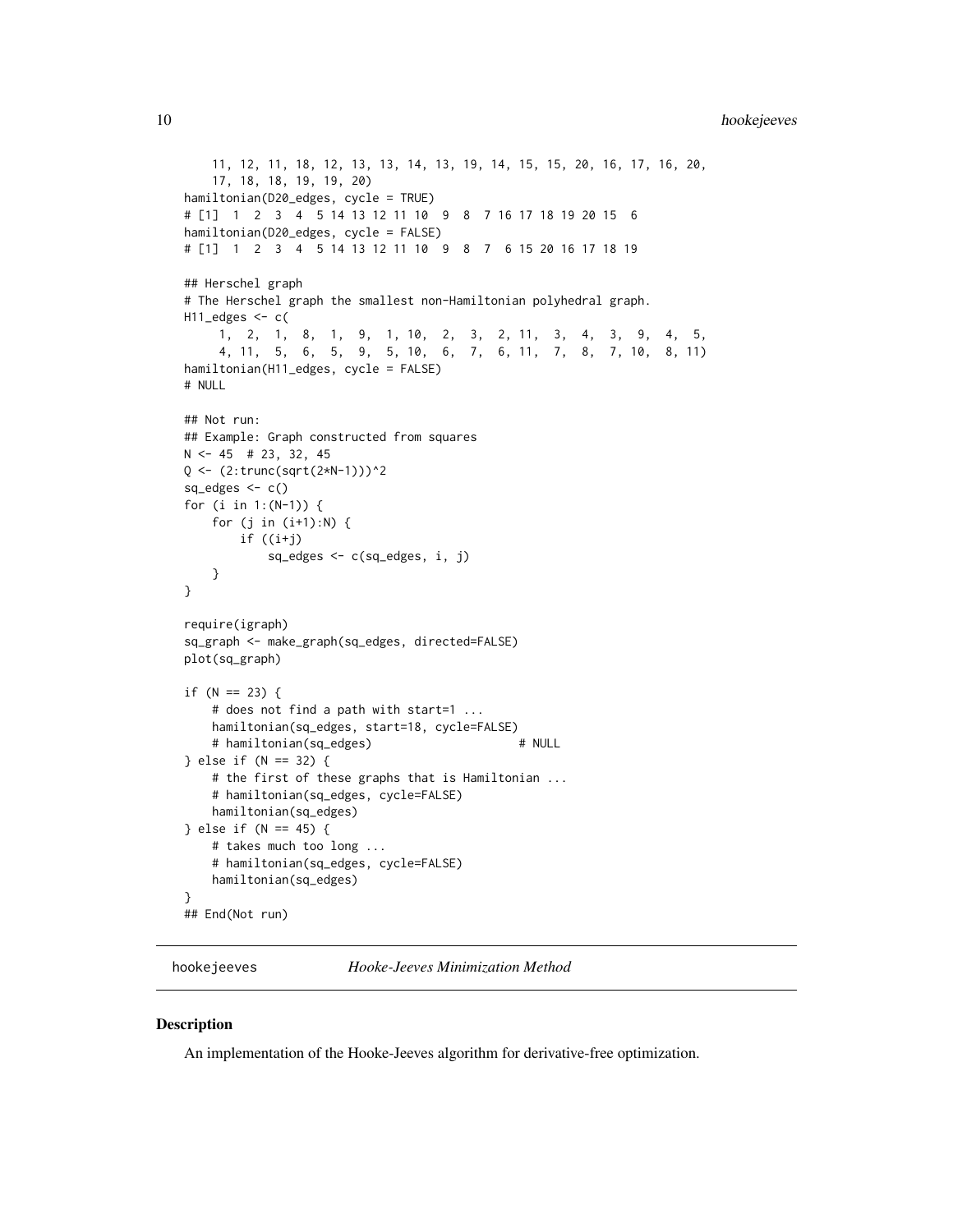# <span id="page-10-0"></span>hookejeeves 11

# Usage

hookejeeves(x0, f, lb = NULL, ub = NULL,  $tol = 1e-08,$ target = Inf, maxfeval = Inf, info =  $FALSE, ...$ )

# Arguments

| x0           | starting vector.                                            |
|--------------|-------------------------------------------------------------|
| $\mathsf{f}$ | nonlinear function to be minimized.                         |
| lb, ub       | lower and upper bounds.                                     |
| tol          | relative tolerance, to be used as stopping rule.            |
| target       | iteration stops when this value is reached.                 |
| maxfeval     | maximum number of allowed function evaluations.             |
| info         | logical, whether to print information during the main loop. |
|              | additional arguments to be passed to the function.          |

# Details

This method computes a new point using the values of f at suitable points along the orthogonal coordinate directions around the last point.

# Value

List with following components:

| xmin   | minimum solution found so far.  |
|--------|---------------------------------|
| fmin   | value of f at minimum.          |
| fcalls | number of function evaluations. |
| niter  | number of iterations performed. |

# Note

Hooke-Jeeves is notorious for its number of function calls. Memoization is often suggested as a remedy.

For a similar implementation of Hooke-Jeeves see the 'dfoptim' package.

# References

C.T. Kelley (1999), Iterative Methods for Optimization, SIAM. Quarteroni, Sacco, and Saleri (2007), Numerical Mathematics, Springer-Verlag.

# See Also

[neldermead](#page-19-1)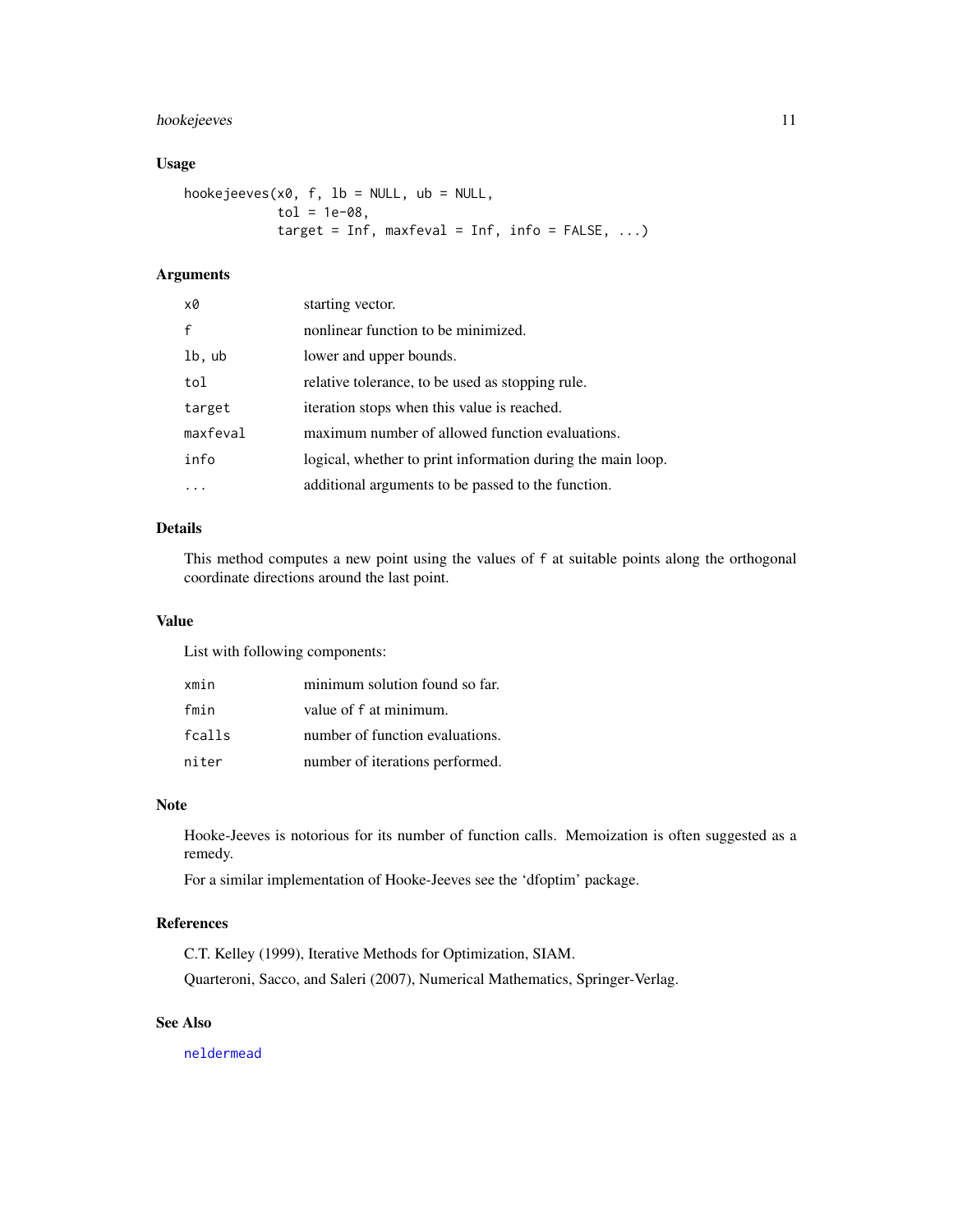<span id="page-11-0"></span>12 knapsack

# Examples

```
## Rosenbrock function
rosenbrock <- function(x) {
   n <- length(x)
   x1 \le x[2:n]x2 \leftarrow x[1:(n-1)]sum(100*(x1-x2^2)^2 + (1-x2)^2)
}
hookejeeves(c(0,0,0,0), rosenbrock)
# $xmin
# [1] 1.000000 1.000001 1.000002 1.000004
# $fmin
# [1] 4.774847e-12
# $fcalls
# [1] 2499
# $niter
#[1] 26
hookejeeves(rep(0,4), lb=rep(-1,4), ub=0.5, rosenbrock)
# $xmin
# [1] 0.50000000 0.26221320 0.07797602 0.00608027
# $fmin
# [1] 1.667875
# $fcalls
# [1] 571
# $niter
# [1] 26
```
<span id="page-11-1"></span>knapsack *0-1 Knapsack Problem*

# Description

Solves the 0-1 (binary) single knapsack problem.

# Usage

knapsack(w, p, cap)

# Arguments

| W   | integer vector of weights.                     |
|-----|------------------------------------------------|
| р   | integer vector of profits.                     |
| cap | maximal capacity of the knapsack, integer too. |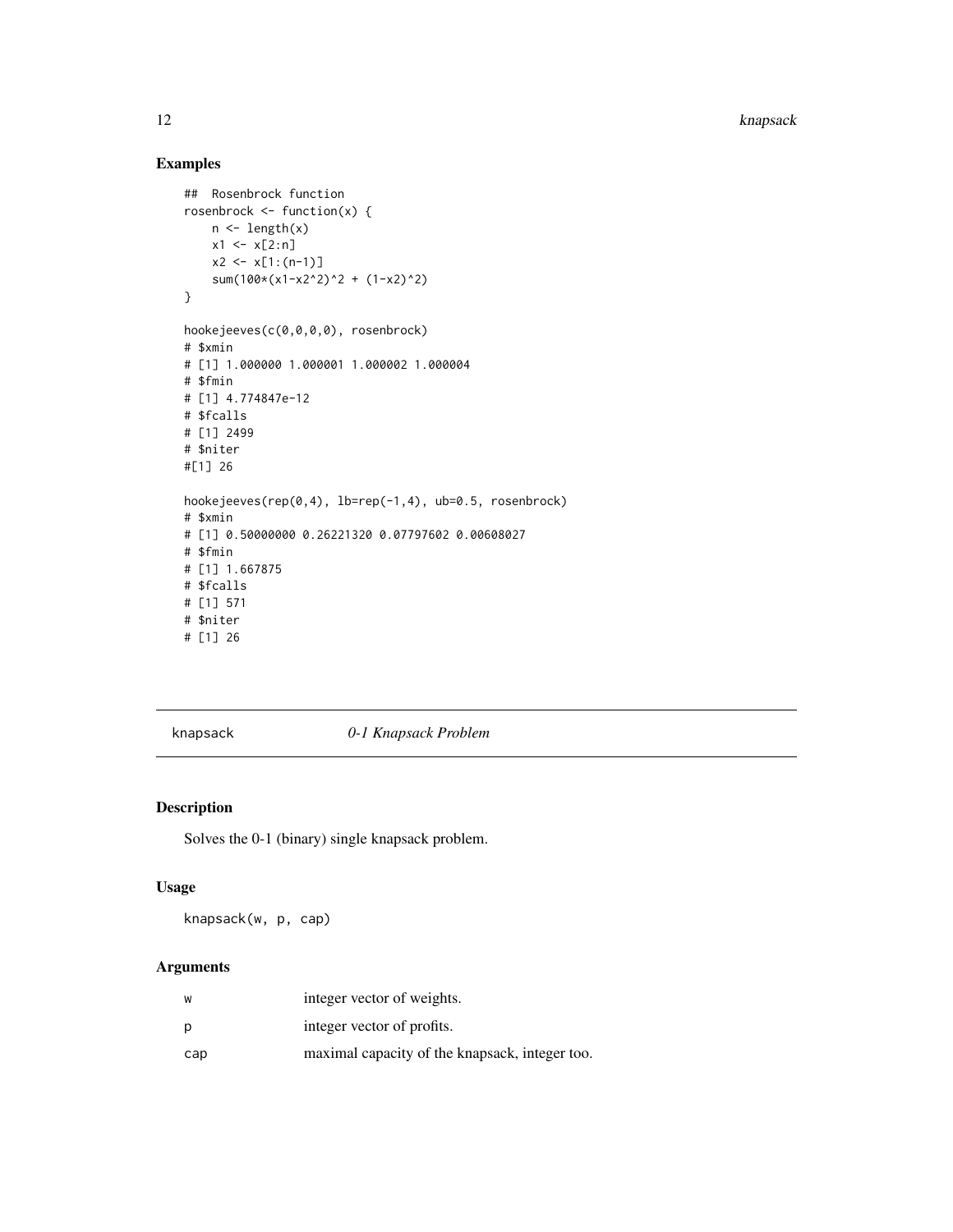#### knapsack the contract of the contract of the contract of the contract of the contract of the contract of the contract of the contract of the contract of the contract of the contract of the contract of the contract of the c

# Details

knapsack solves the 0-1, or: binary, single knapsack problem by using the dynamic programming approach. The problem can be formulated as:

Maximize sum( $x \star p$ ) such that sum( $x \star w$ )  $\leq$  cap, where x is a vector with  $x[i] = 0$  or 1.

Knapsack procedures can even solve subset sum problems, see the examples 3 and 3' below.

# Value

A list with components capacity, profit, and indices.

# Author(s)

HwB email: <hwborchers@googlemail.com>

# References

Papadimitriou, C. H., and K. Steiglitz (1998). Combinatorial Optimization: Algorithms and Complexity. Dover Publications 1982, 1998.

Horowitz, E., and S. Sahni (1978). Fundamentals of Computer Algorithms. Computer Science Press, Rockville, ML.

# See Also

knapsack::knapsack

```
# Example 1
p <- c(15, 100, 90, 60, 40, 15, 10, 1)
w <- c( 2, 20, 20, 30, 40, 30, 60, 10)
cap <- 102
(is <- knapsack(w, p, cap))
# [1] 1 2 3 4 6 , capacity 102 and total profit 280
## Example 2
p <- c(70, 20, 39, 37, 7, 5, 10)
w <- c(31, 10, 20, 19, 4, 3, 6)
cap <- 50
(is <- knapsack(w, p, cap))
# [1] 1 4 , capacity 50 and total profit 107
## Not run:
## Example 3: subset sum
p \le - seq(2, 44, by = 2)^2
w < pis <- knapsack(w, p, 2012)
p[is$indices] # 16 36 64 144 196 256 324 400 576
## Example 3': maximize number of items
# w \leq -\text{seq}(2, 44, \text{ by } = 2)^2
```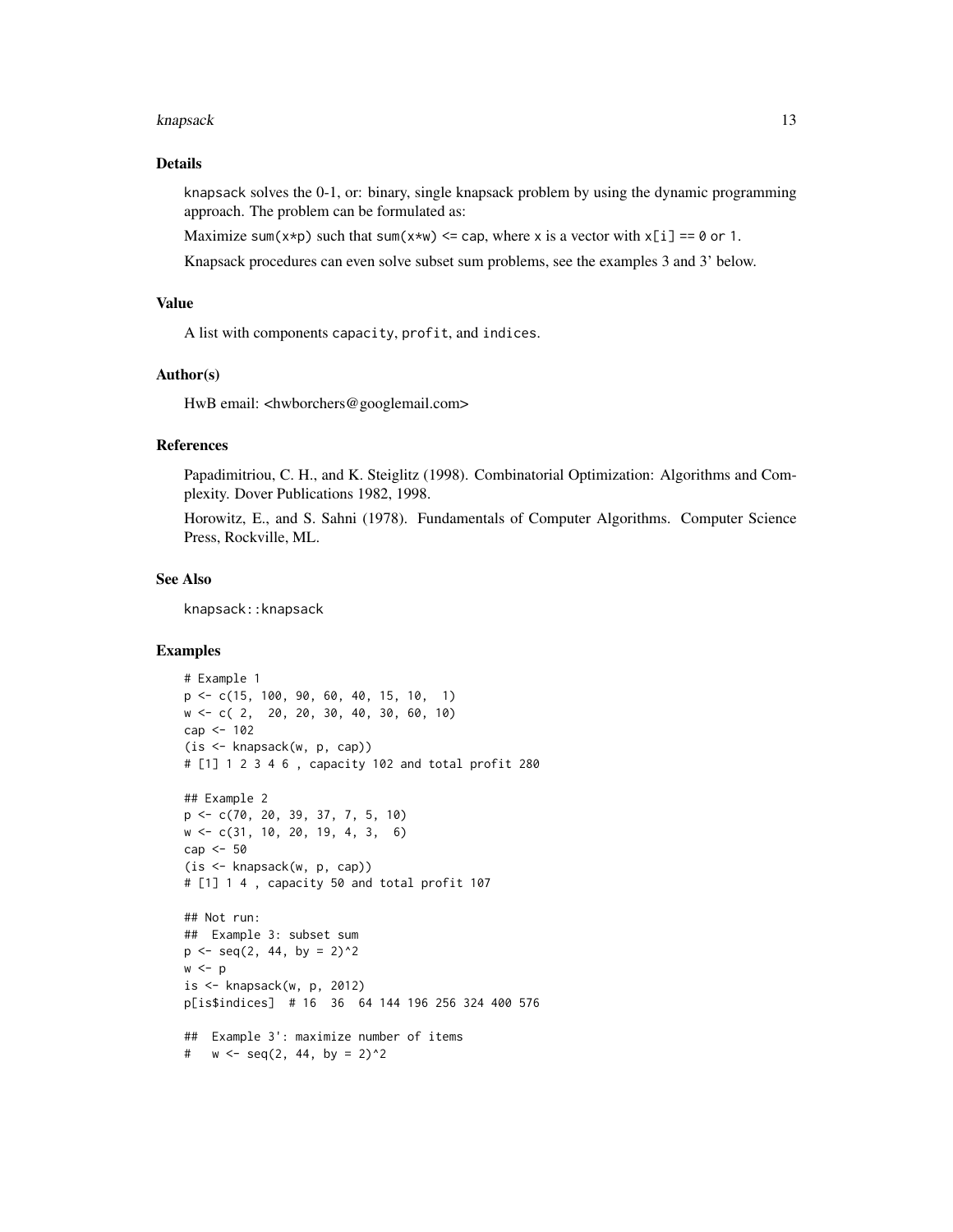```
# p \leq -\text{numeric}(22) + 1# is <- knapsack(w, p, 2012)
## Example 4 from Rosetta Code:
w = c( 9, 13, 153, 50, 15, 68, 27, 39, 23, 52, 11,
      32, 24, 48, 73, 42, 43, 22, 7, 18, 4, 30)
p = c(150, 35, 200, 160, 60, 45, 60, 40, 30, 10, 70,
      30, 15, 10, 40, 70, 75, 80, 20, 12, 50, 10)
cap = 400system.time(is <- knapsack(w, p, cap)) # 0.001 sec
## End(Not run)
```
maxempty *Maximally Empty Rectangle Problem*

# Description

Find the largest/maximal empty rectangle, i.e. with largest area, not containing given points.

#### Usage

maxempty(x, y, ax =  $c(\emptyset, 1)$ , ay =  $c(\emptyset, 1)$ )

#### Arguments

| x, y   | coordinates of points to be avoided.              |
|--------|---------------------------------------------------|
| ax, ay | left and right resp. lower and upper constraints. |

# Details

Find the largest or maximal empty two-dimensional rectangle in a rectangular area. The edges of this rectangle have to be parallel to the edges of the enclosing rectangle (and parallel to the coordinate axes). 'Empty' means that none of the points given are contained in the interior of the found rectangle.

# Value

List with area and rect the rectangle as a vector usable for the rect graphics function.

# Note

The algorithm has a run-time of  $O(n^2)$  while there are run-times of  $O(n \times log(n))$  reported in the literature, utilizing a more complex data structure. I don't know of any comparable algorithms for the largest empty circle problem.

# Author(s)

HwB email: <hwborchers@googlemail.com>

<span id="page-13-0"></span>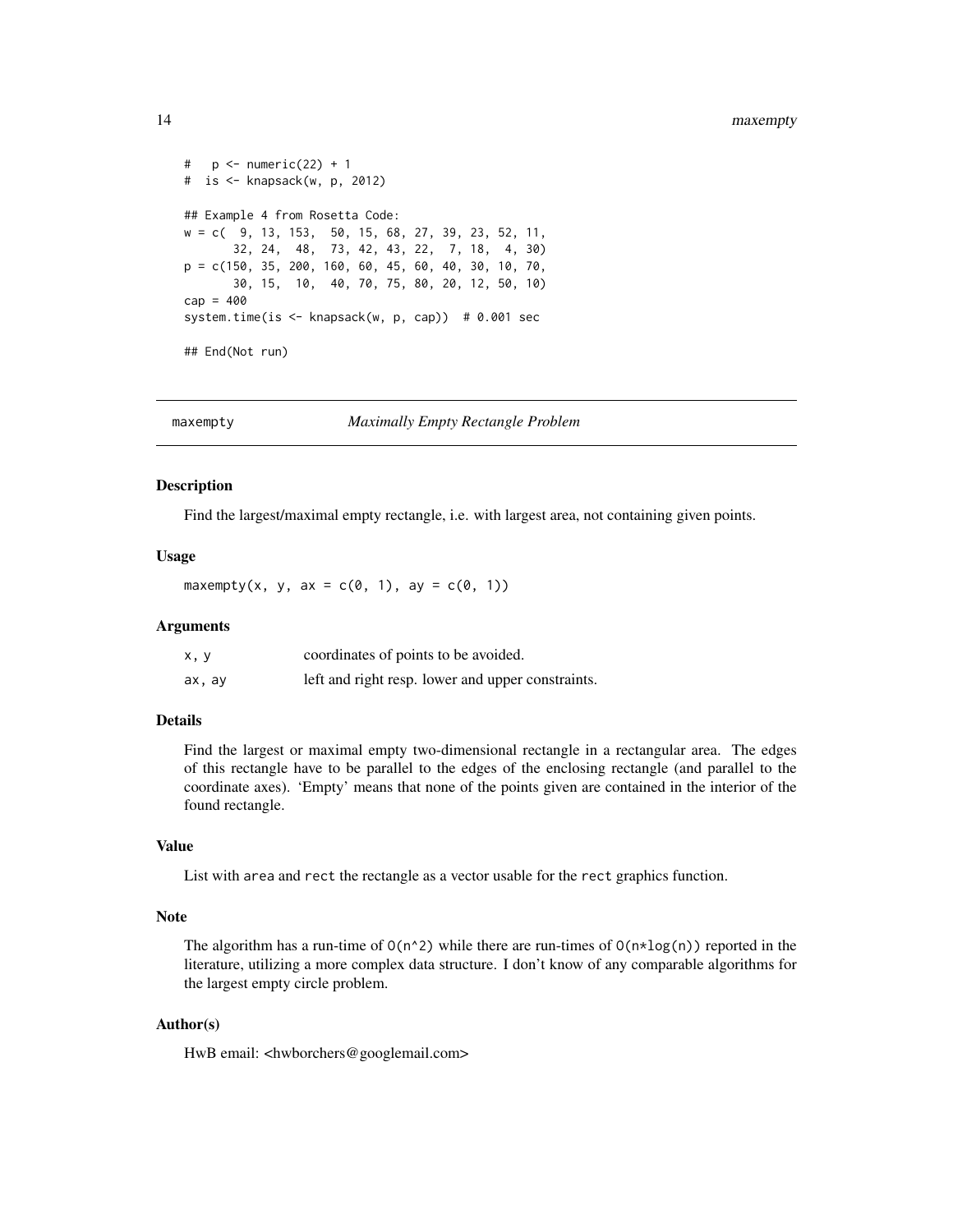#### <span id="page-14-0"></span>maxquad 15

# References

B. Chazelle, R. L. Drysdale, and D. T. Lee (1986). Computing the Largest Empty Rectangle. SIAM Journal of Computing, Vol. 15(1), pp. 300–315.

A. Naamad, D. T. Lee, and W.-L. Hsu (1984). On the Maximum Empty Rectangle Problem. Discrete Applied Mathematics, Vol. 8, pp. 267–277.

# See Also

Hmisc::largest.empty with a Fortran implementation of this code.

# Examples

```
N <- 100; set.seed(8237)
x \leftarrow runif(N); y \leftarrow runif(N)R <- maxempty(x, y, c(0,1), c(0,1))
R
# $area
# [1] 0.08238793
# $rect
# [1] 0.7023670 0.1797339 0.8175771 0.8948442
## Not run:
plot(x, y, pch="+", xlim=c(0,1), ylim=c(0,1), col="darkgray",main = "Maximally empty rectangle")
rect(0, 0, 1, 1, border = "red", lwd = 1, lty = "dashed")do.call(rect, as.list(R$rect))
grid()
## End(Not run)
```
maxquad *The MAXQUAD Test Function*

# Description

Lemarechal's MAXQUAD optimization test function.

# Usage

maxquad(n, m)

# **Arguments**

| n | number of variables of the generated test function. |
|---|-----------------------------------------------------|
| m | number of functions to compete for the maximum.     |

# Details

MAXQUAD actually is a family of minimax functions, parametrized by the number n of variables and the number m of functions whose maximum it is.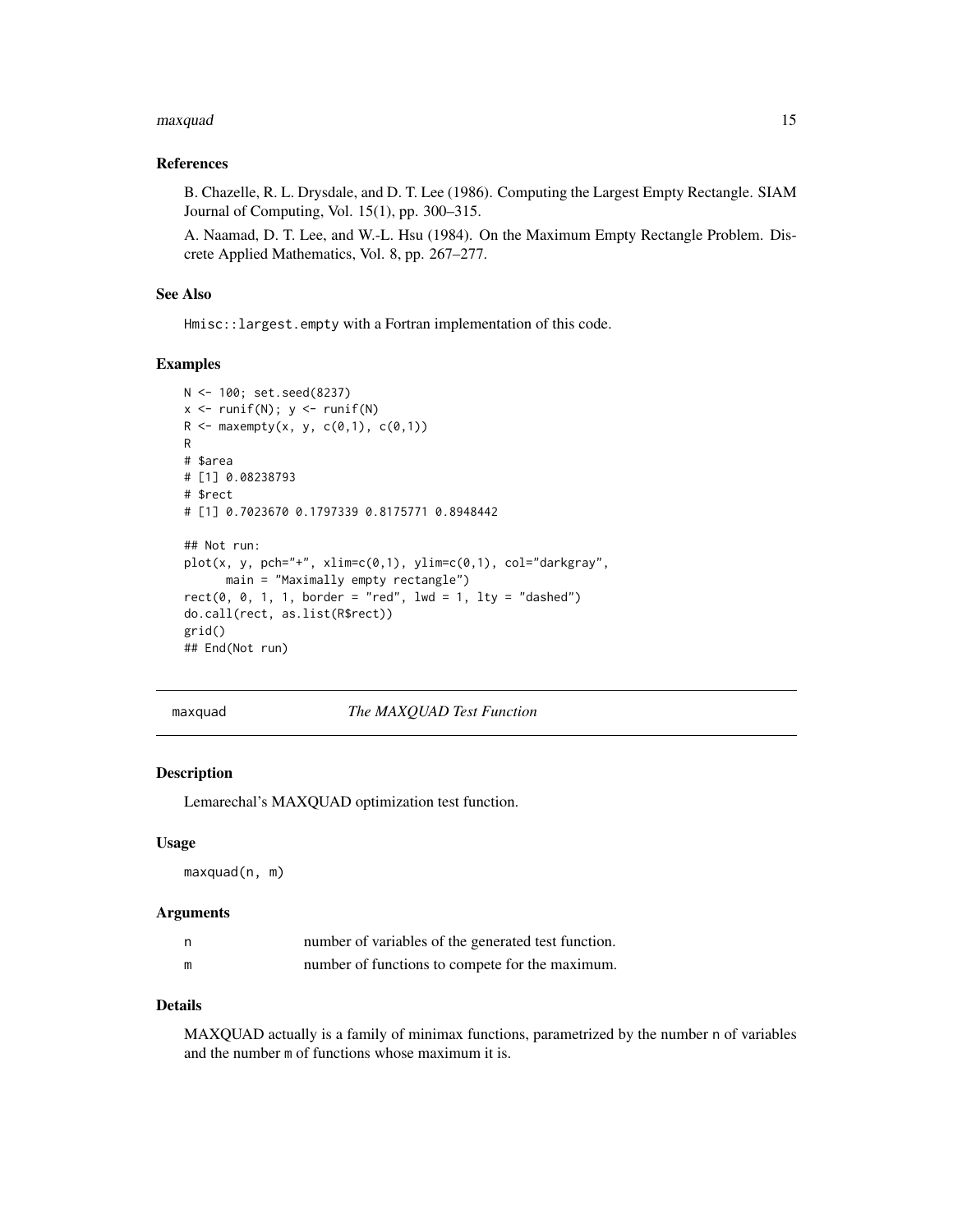#### <span id="page-15-0"></span>Value

Returns a list with components fn the generated test function of n variables, and gr the corresponding (analytical) gradient function.

# References

Kuntsevich, A., and F. Kappel (1997). SolvOpt – The Solver for Local Nonlinear Optimization Problems. Manual Version 1.1, Institute of Mathematics, University of Graz.

Lemarechal, C., and R. Mifflin, Eds. (1978). Nonsmooth Optimization. Pergamon Press, Oxford.

Shor, N. Z. (1985). Minimization Methods for Non-differentiable Functions. Series in Computational Mathematics, Springer-Verlag, Berlin.

#### Examples

```
# Test function of 5 variables, defined as maximum of 5 smooth functions
maxq < - maxquad(5, 5)
fnMaxquad <- maxq$fn
grMaxquad <- maxq$gr
# shor
```
maxsub *Maximal Sum Subarray*

# Description

Find a subarray with maximal positive sum.

# Usage

 $maxsub(x, inds = TRUE)$ 

maxsub2d(A)

# Arguments

|      | numeric vector.                         |
|------|-----------------------------------------|
|      | numeric matrix                          |
| inds | logical; shall the indices be returned? |

# Details

maxsub finds a contiguous subarray whose sum is maximally positive. This is sometimes called Kadane's algorithm. maxsub will use a very fast version with a running time of O(n) where n is the length of the input vector x.

maxsub2d finds a (contiguous) submatrix whose sum of elements is maximally positive. The approach taken here is to apply the one-dimensional routine to summed arrays between all rows of A. This has a run-time of  $O(n^3)$ , though a run-time of  $O(n^2 \log n)$  seems possible see the reference below. maxsub2d can solve a 100-by-100 matrix in a few seconds – but beware of bigger ones.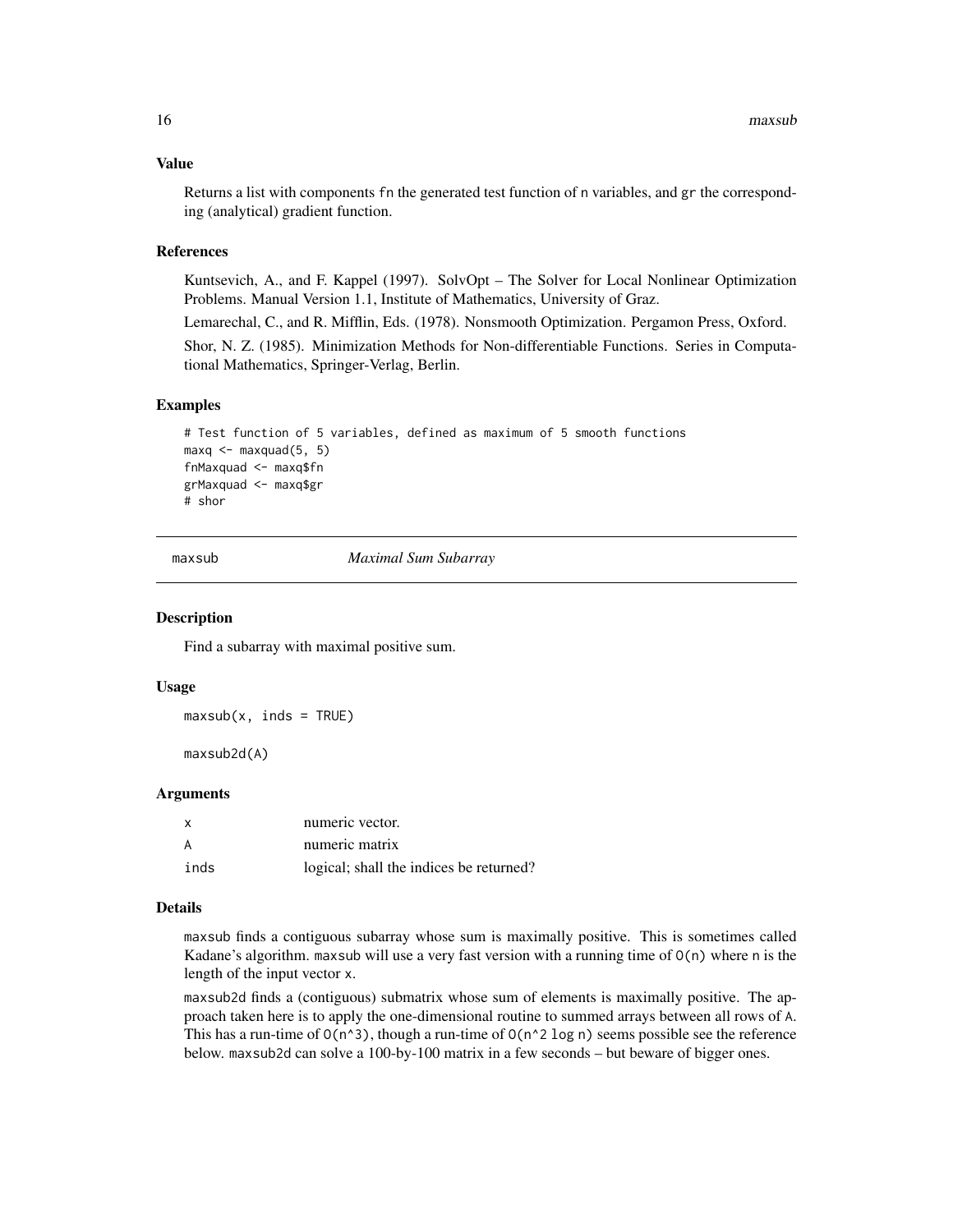#### maxsub the contract of the contract of the contract of the contract of the contract of the contract of the contract of the contract of the contract of the contract of the contract of the contract of the contract of the con

#### Value

Either just a maximal sum, or a list this sum as component sum plus the start and end indices as a vector inds.

#### Note

In special cases, the matrix A may be sparse or (as in the example section) only have one nonzero element in each row and column. Expectation is that there may exists a more efficient (say  $O(n^2)$ ) algorithm in these special cases.

# Author(s)

HwB <hwborchers@googlemail.com>

# References

Bentley, Jon (1986). "Programming Pearls", Column 7. Addison-Wesley Publ. Co., Reading, MA.

T. Takaoka (2002). Efficient Algorithms for the Maximum Subarray Problem by Distance Matrix Multiplication. The Australasian Theory Symposion, CATS 2002.

```
## Find a maximal sum subvector
set.seed(8237)
x \le rnorm(1e6)
system.time(res \leq maxsub(x, inds = TRUE))res
## Standard example: Find a maximal sum submatrix
A <- matrix(c(0,-2,-7,0, 9,2,-6,2, -4,1,-4,1, -1,8,0,2),
            nrow = 4, ncol = 4, byrow = TRUE)
maxsub2d(A)
# $sum: 15
# $inds: 2 4 1 2 , i.e., rows = 2..4, columns = 1..2
## Not run:
## Application to points in the unit square:
set.seed(723)
N < -50; w < - rnorm(N)
x \leftarrow runif(N); y \leftarrow runif(N)clr \le ifelse (w \ge 0, "blue", "red")
plot(x, y, pch = 20, col = clr, xlim = c(0, 1), ylim = c(0, 1))xs \leftarrow unique(sort(x)); ns \leftarrow length(xs)X \leq c(0, ((xs[1:(ns-1)] + xs[2:ns])/2), 1)ys <- unique(sort(y)); ms <- length(ys)
Y \leq c(\emptyset, ((ys[1:(ns-1)] + ys[2:ns])/2), 1)abline(v = X, col = "gray")abline(h = Y, col = "gray")A \leq - matrix(0, N, N)
```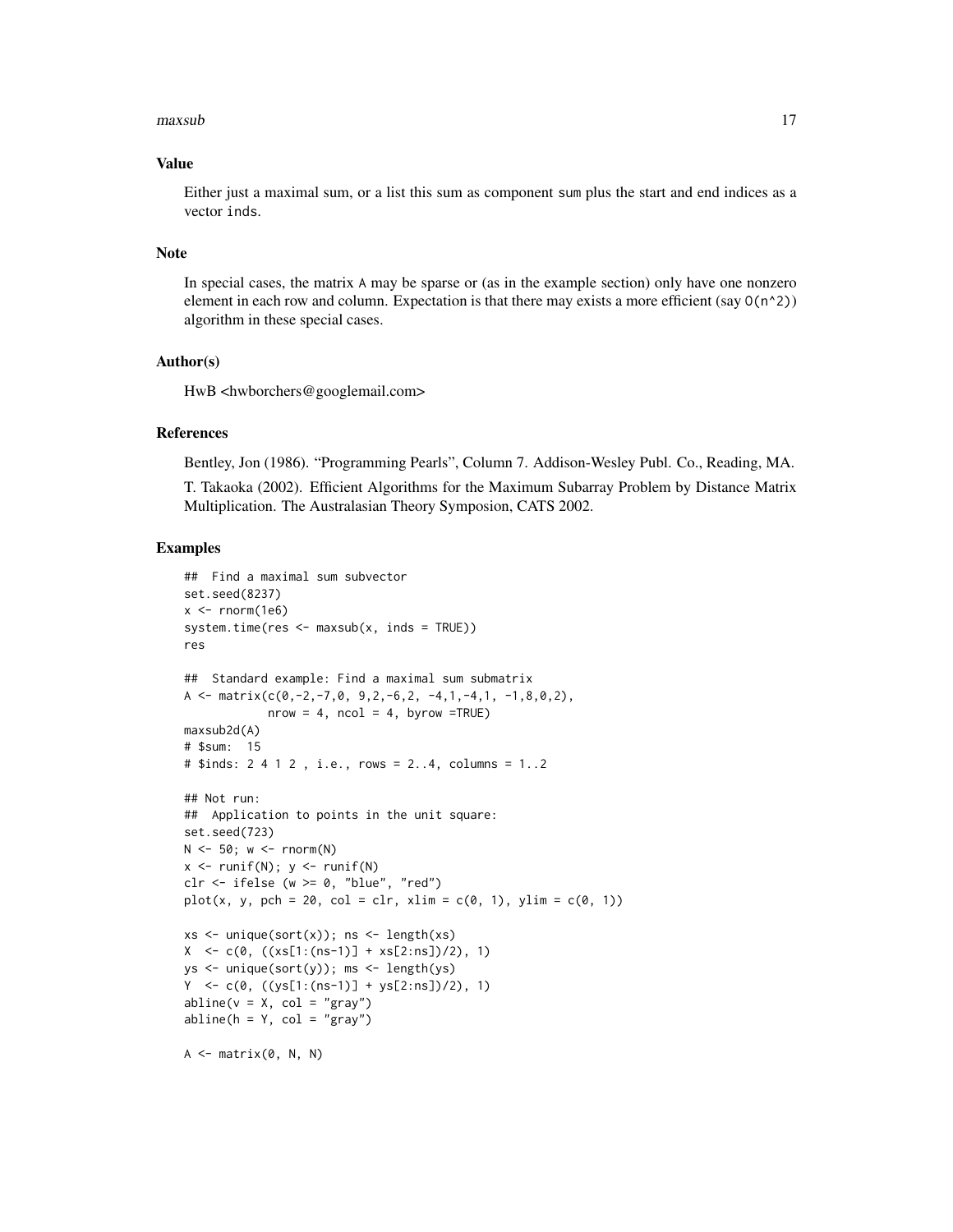#### <span id="page-17-0"></span>18 mknapsack

```
xi <- findInterval(x, X); yi <- findInterval(y, Y)
for (i in 1:N) A[yi[i], xi[i]] \leftarrow w[i]msr <- maxsub2d(A)
rect(X[msr$inds[3]], Y[msr$inds[1]], X[msr$inds[4]+1], Y[msr$inds[2]+1])
## End(Not run)
```
mknapsack *Multiple 0-1 Knapsack Problem*

# Description

Solves the 0-1 (binary) multiple knapsack problem.

# Usage

mknapsack(w, p, cap)

#### Arguments

| W   | vector of (positive) weights.                |
|-----|----------------------------------------------|
| p   | vector of (positive) profits.                |
| cap | vector of capacities of different knapsacks. |

# Details

Solves the 0-1 multiple knapsack problem for a set of profits and weights. A multiple 0-1 knapsack problem can be formulated as:

```
maximize vstar = p(1) * (x(1,1) + ... + x(m,1)) + ... + p(n) * (x(1,n) + ... + x(m,n)) subject
to w(1) * x(i,1) + ... + w(n) * x(i,n) \leq cap(i) for i=1,...,m x(1,j) + ... + x(m,j) \leq 1 for
j=1,...,n x(i,j) = 0 or 1 for i=1,...,m, j=1,...,n,
```
The multiple knapsack problem is reformulated as a linear program and solved with the help of package lpSolve.

This function can be used for the single knapsack problem as well, but the 'dynamic programming' version in the knapsack function is faster (but: allows only integer values).

The solution found is most often not unique and may not be the most compact one. In the future, we will attempt to 'compactify' through backtracking. The number of backtracks will be returned in list element bs.

# Value

A list with components, ksack the knapsack numbers the items are assigned to, value the total value/profit of the solution found, and bs the number of backtracks used.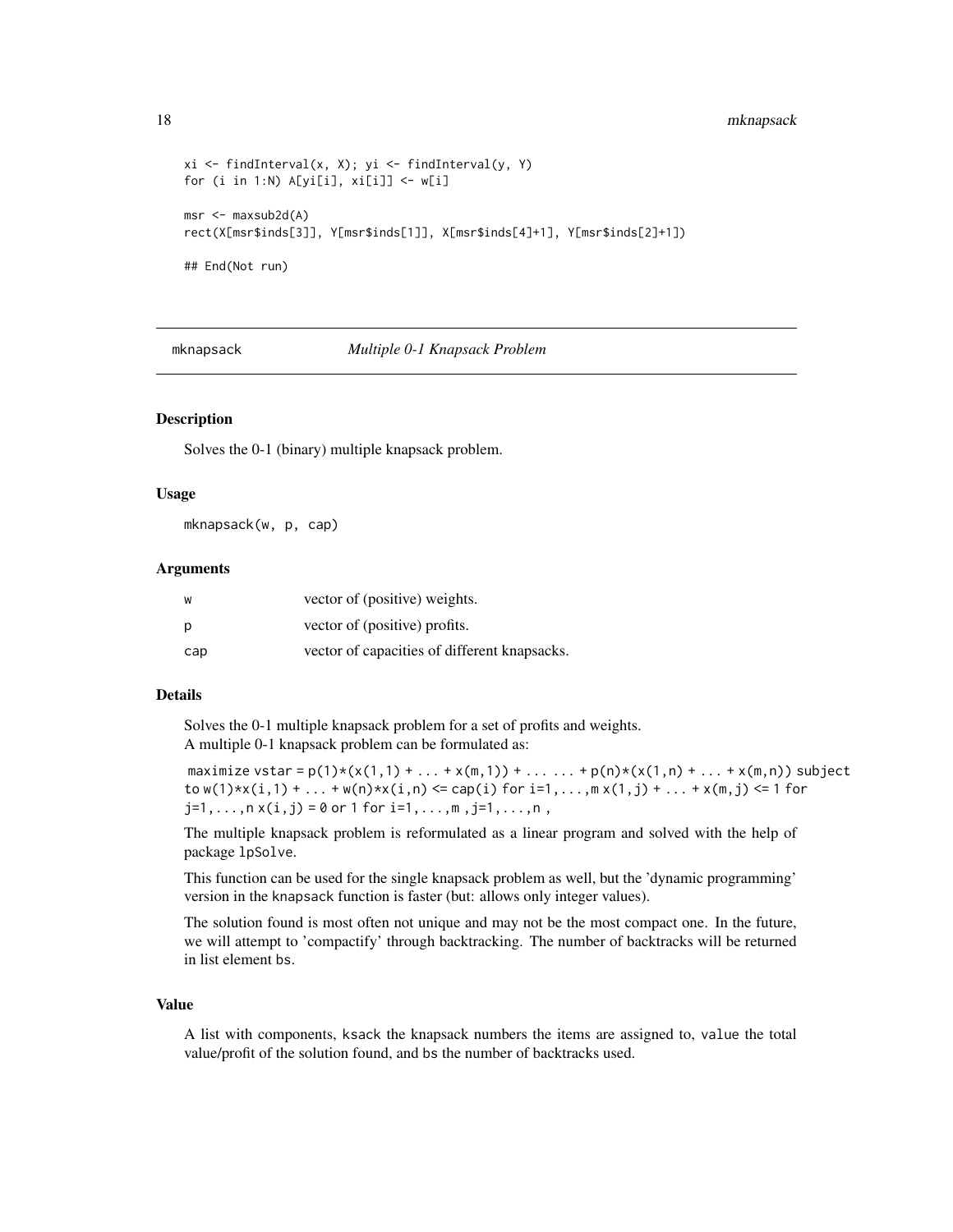# mknapsack 19

# Note

Contrary to earlier versions, the sequence of profits and weights has been interchanged: first the weights, then profits.

The compiled version was transferred to the knapsack package on R-Forge (see project 'optimist').

#### References

Kellerer, H., U. Pferschy, and D. Pisinger (2004). Knapsack Problems. Springer-Verlag, Berlin Heidelberg.

Martello, S., and P. Toth (1990). Knapsack Problems: Algorithms and Computer Implementations. John Wiley & Sons, Ltd.

# See Also

Other packages implementing knapsack routines.

```
## Example 1: single knapsack
w <- c( 2, 20, 20, 30, 40, 30, 60, 10)
p <- c(15, 100, 90, 60, 40, 15, 10, 1)
cap <- 102
(is <- mknapsack(w, p, cap))
which(is$ksack == 1)
# [1] 1 2 3 4 6 , capacity 102 and total profit 280
## Example 2: multiple knapsack
w <- c( 40, 60, 30, 40, 20, 5)
p <- c(110, 150, 70, 80, 30, 5)
cap <-c(85, 65)is <- mknapsack(w, p, cap)
# kps 1: 1,4; kps 2: 2,6; value: 345
## Example 3: multiple knapsack
p <- c(78, 35, 89, 36, 94, 75, 74, 79, 80, 16)
w <- c(18, 9, 23, 20, 59, 61, 70, 75, 76, 30)
cap <- c(103, 156)
is <- mknapsack(w, p, cap)
# kps 1: 3,4,5; kps 2: 1,6,9; value: 452
## Not run:
# How to Cut Your Planks with R
# R-bloggers, Rasmus Baath, 2016-06-12
#
# This is application of multiple knapsacks to cutting planks into pieces.
planks_we_have <- c(120, 137, 220, 420, 480)
planks_we_want <- c(19, 19, 19, 19, 79, 79, 79, 103, 103,
                    103, 135, 135, 135, 135, 160)
s <- mknapsack(planks_we_want, planks_we_want + 1, planks_we_have)
s$ksack
```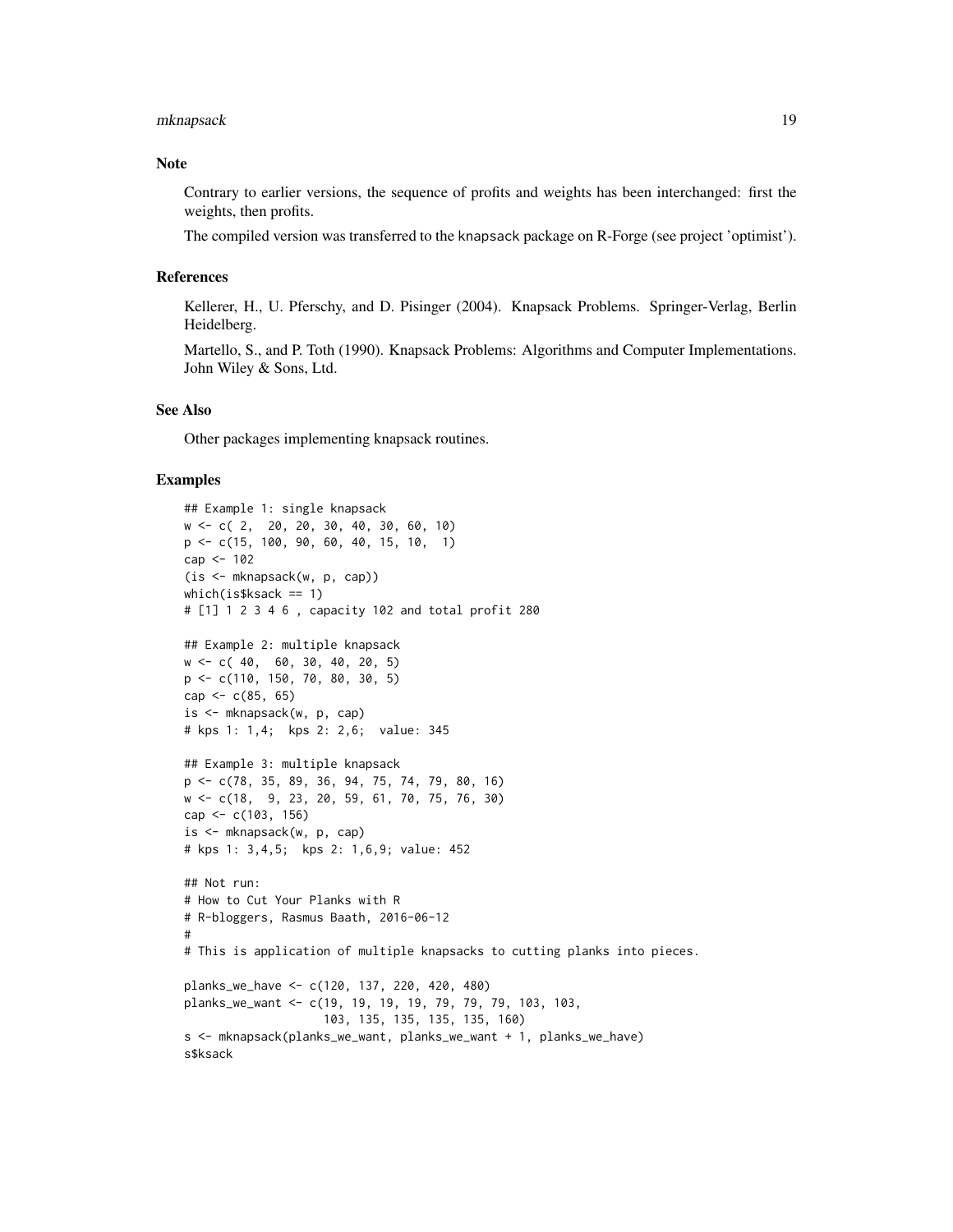```
## [1] 5 5 5 5 3 5 5 4 1 5 4 5 3 2 4
# Solution w/o backtracking
# bin 1 : 103 | Rest: 17
# bin 2 : 135 | Rest: 2
# bin 3 : 79 + 135 | Rest: 6
# bin 4 : 103 + 135 + 160 | Rest: 22
# bin 5 : 4*19 + 2*79 + 103 + 135 | Rest: 8
#
# Solution with reversing the bins (bigger ones first)
# bin 1 : 103 | Rest: 4
# bin 2 : 2*19 + 79 | Rest: 20
# bin 3 : 79 + 135 | Rest: 6
# bin 4 : 2*19 + 79 + 135 + 160 | Rest: 8
# bin 5 : 2*103 + 2*135 | Rest: 17
#
# Solution with backtracking (compactification)
# sol = c(1, 4, 4, 1, 1, 3, 4, 5, 5, 5, 5, 4, 2, 3, 4)
# bin 1 : 2*19 + 79 | Rest: 3
# bin 2 : 135 | Rest: 2
# bin 3 : 79 + 135 | Rest: 6
# bin 4 : 2*19 + 79 + 135 + 160 | Rest: 8
# bin 5 : 3*103 + 135 | Rest: 36
```
## End(Not run)

<span id="page-19-1"></span>

neldermead *Nelder-Mead Minimization Method*

#### Description

An implementation of the Nelder-Mead algorithm for derivative-free optimization / function minimization.

# Usage

```
neldermead( fn, x0, ..., adapt = TRUE,
            tol = 1e-10, maxfeval = 10000,
step = rep(1.0, length(x0)))neldermeadb(fn, x0, ..., lower, upper, adapt = TRUE,
            tol = 1e-10, maxfeval = 10000,
            step = rep(1, length(x0)))
```
# Arguments

| fn    | nonlinear function to be minimized.    |
|-------|----------------------------------------|
| x0    | starting point for the iteration.      |
| adapt | logical; adapt to parameter dimension. |

<span id="page-19-0"></span>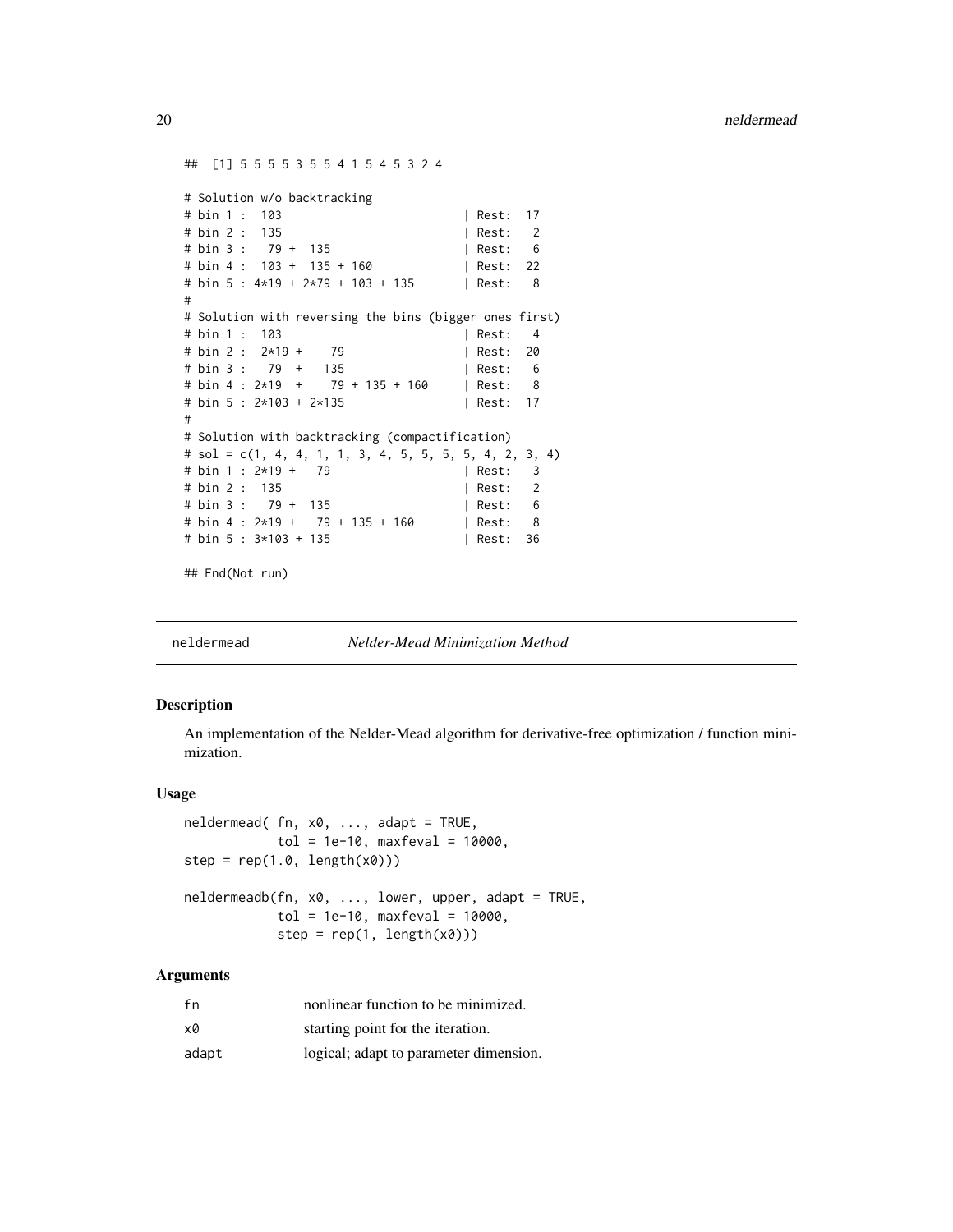#### neldermead 21

| tol                     | terminating limit for the variance of function values; can be made *very* small,<br>like $tol=1e-50$ .               |
|-------------------------|----------------------------------------------------------------------------------------------------------------------|
| maxfeval                | maximum number of function evaluations.                                                                              |
| step                    | size and shape of initial simplex; relative magnitudes of its elements should<br>reflect the units of the variables. |
| $\cdot$ $\cdot$ $\cdot$ | additional arguments to be passed to the function.                                                                   |
| lower, upper            | lower and upper bounds.                                                                                              |

# Details

Also called a 'simplex' method for finding the local minimum of a function of several variables. The method is a pattern search that compares function values at the vertices of the simplex. The process generates a sequence of simplices with ever reducing sizes.

The simplex function minimisation procedure due to Nelder and Mead (1965), as implemented by O'Neill (1971), with subsequent comments by Chambers and Ertel 1974, Benyon 1976, and Hill 1978. For another elaborate implementation of Nelder-Mead in R based on Matlab code by Kelley see package 'dfoptim'.

eldermead can be used up to 20 dimensions (then 'tol' and 'maxfeval' need to be increased). With adapt=TRUE it applies adaptive coefficients for the simplicial search, depending on the problem dimension – see Fuchang and Lixing (2012). This approach especially reduces the number of function calls.

With upper and/or lower bounds, neldermeadb applies transfinite to define the function on all of  $R^n$  and to retransform the solution to the bounded domain. Of course, if the optimum is near to the boundary, results will not be as accurate as when the minimum is in the interior.

#### Value

List with following components:

| xmin     | minimum solution found.         |
|----------|---------------------------------|
| fmin     | value of f at minimum.          |
| fcount   | number of iterations performed. |
| restarts | number of restarts.             |
| errmess  | error message                   |

#### Note

Original FORTRAN77 version by R O'Neill; MATLAB version by John Burkardt under LGPL license. Re-implemented in R by Hans W. Borchers.

# References

Nelder, J., and R. Mead (1965). A simplex method for function minimization. Computer Journal, Volume 7, pp. 308-313.

O'Neill, R. (1971). Algorithm AS 47: Function Minimization Using a Simplex Procedure. Applied Statistics, Volume 20(3), pp. 338-345.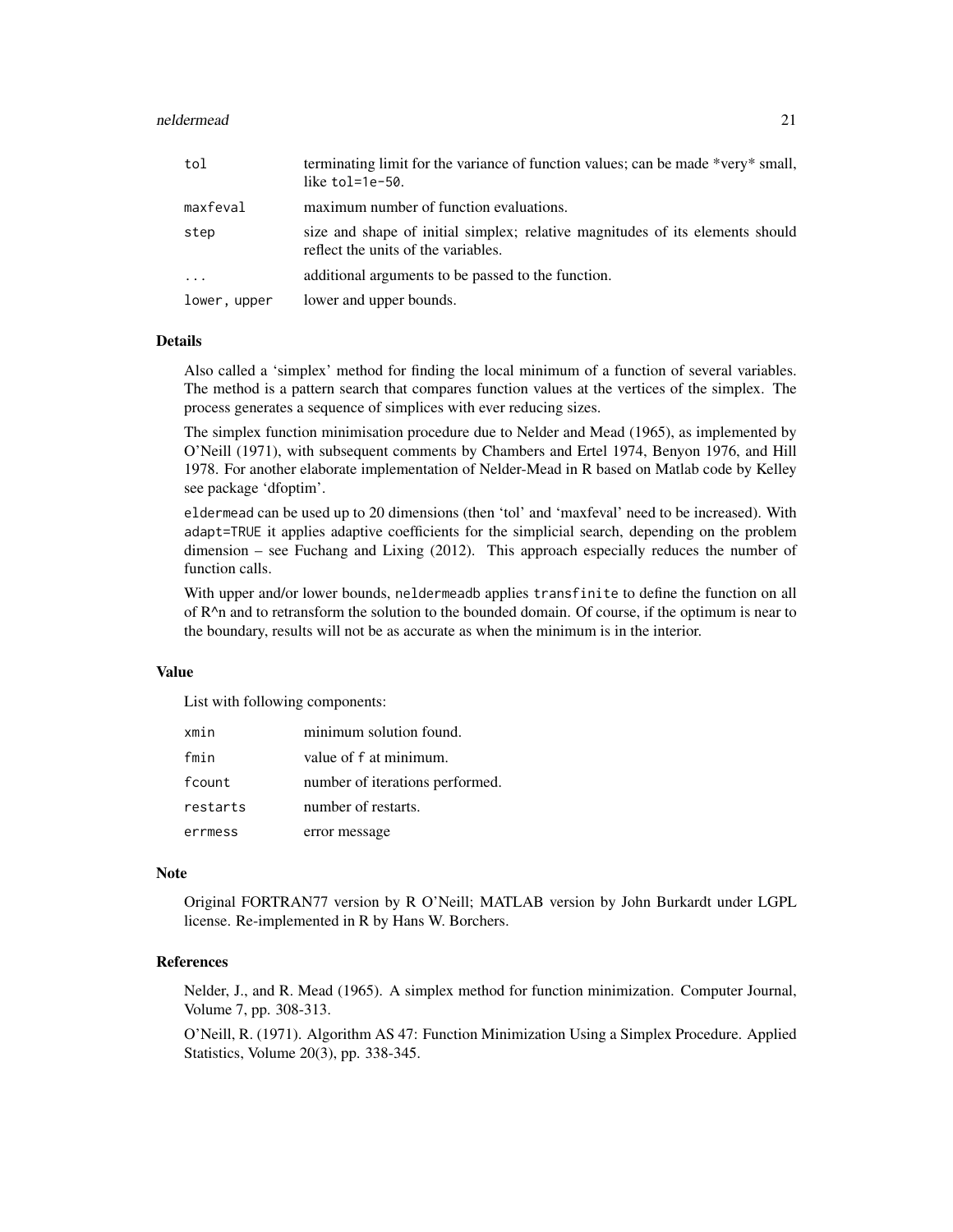<span id="page-21-0"></span>J. C. Lagarias et al. (1998). Convergence properties of the Nelder-Mead simplex method in low dimensions. SIAM Journal for Optimization, Vol. 9, No. 1, pp 112-147.

Fuchang Gao and Lixing Han (2012). Implementing the Nelder-Mead simplex algorithm with adaptive parameters. Computational Optimization and Applications, Vol. 51, No. 1, pp. 259-277.

#### See Also

[hookejeeves](#page-9-1)

```
## Classical tests as in the article by Nelder and Mead
# Rosenbrock's parabolic valley
rpv <- function(x) 100*(x[2] - x[1]^2)^2 + (1 - x[1])^2x0 \leq c(-2, 1)neldermead(rpv, x0) # 1 1
# Fletcher and Powell's helic valley
fphv \leq function(x)
    100*(x[3] - 10*atan2(x[2], x[1])/(2*pi))^2 +(sqrt(x[1]^2 + x[2]^2) - 1)^2 + x[3]^2x0 \leq -c(-1, 0, 0)neldermead(fphv, x0) # 100
# Powell's Singular Function (PSF)
psf <- function(x) (x[1] + 10*x[2])^2 + 5*(x[3] - x[4])^2 +(x[2] - 2*x[3])^4 + 10*(x[1] - x[4])^4x0 \leq -c(3, -1, 0, 1)neldermead(psf, x0) # 0 0 0 0, needs maximum number of function calls
# Bounded version of Nelder-Mead
lower \leq -c(-\text{Inf}, \theta, \theta)upper \leq -c( Inf, 0.5, 1)
x0 \leq -c(0, 0.1, 0.1)neldermeadb(fnRosenbrock, c(0, 0.1, 0.1), lower = lower, upper = upper)
# $xmin = c(0.7085595, 0.5000000, 0.2500000)
# $fmin = 0.3353605
## Not run:
# Can run Rosenbrock's function in 30 dimensions in one and a half minutes:
neldermead(fnRosenbrock, rep(0, 30), tol=1e-20, maxfeval=10^7)
# $xmin
# [1] 0.9999998 1.0000004 1.0000000 1.0000001 1.0000000 1.0000001
# [7] 1.0000002 1.0000001 0.9999997 0.9999999 0.9999997 1.0000000
# [13] 0.9999999 0.9999994 0.9999998 0.9999999 0.9999999 0.9999999
# [19] 0.9999999 1.0000001 0.9999998 1.0000000 1.0000003 0.9999999
# [25] 1.0000000 0.9999996 0.9999995 0.9999990 0.9999973 0.9999947
# $fmin
# [1] 5.617352e-10
# $fcount
# [1] 1426085
# elapsed time is 96.008000 seconds
```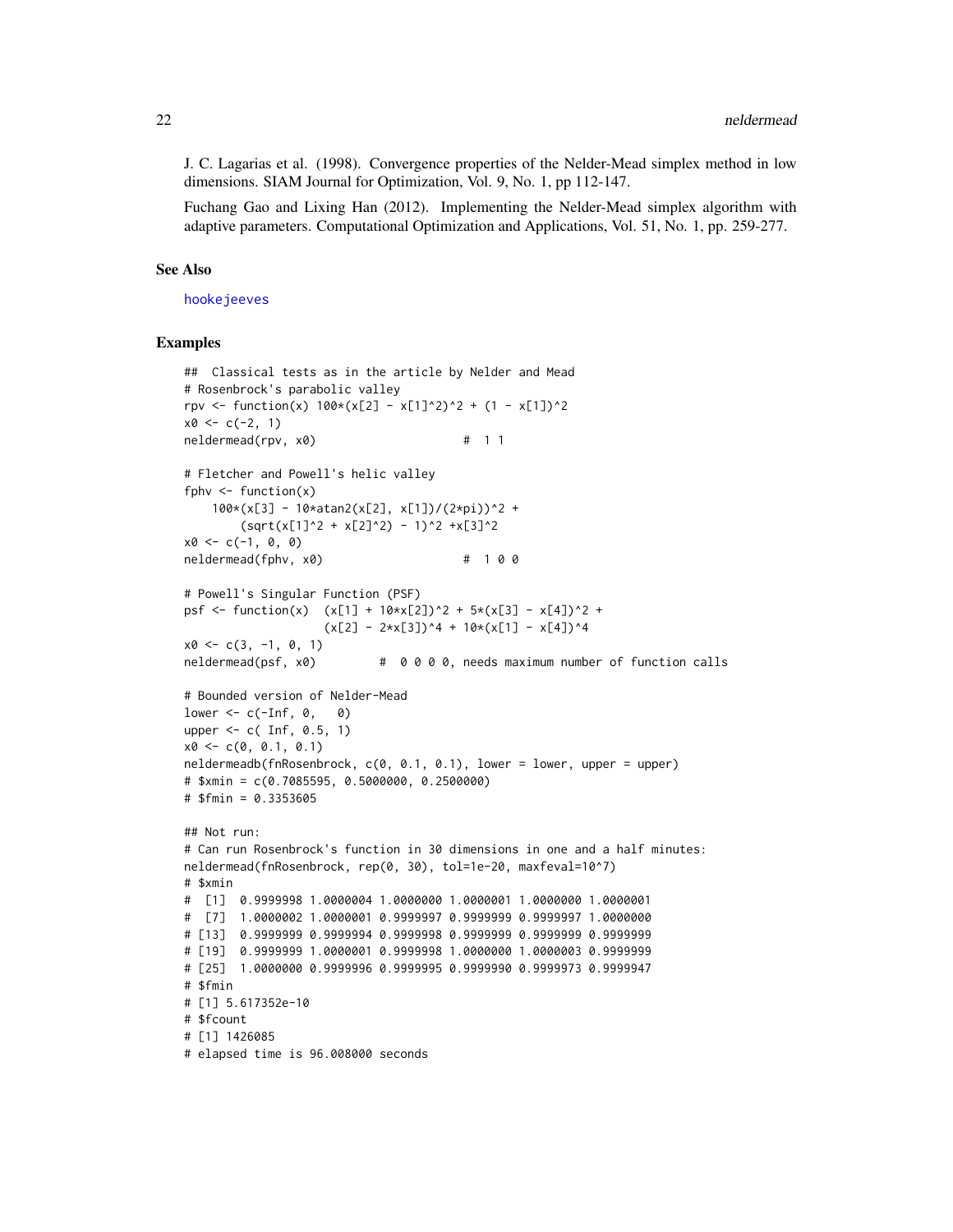#### <span id="page-22-0"></span>occurs 23

## End(Not run)

occurs *Finding Subsequences*

# Description

Find subsequences of (integer) sequences.

#### Usage

occurs(subseq, series)

# Arguments

| subseq | vector of integers. |
|--------|---------------------|
| series | vector of integers. |

# Details

If m and n are the lengths of s and S resp., occurs(s, S) determines all positions i such that  $s =$  $S[i,...,i+m-1].$ 

The code is vectorized and relatively fast. It is intended to complement this with an implementation of Rabin-Karp, and possibly Knuth-Morris-Pratt and Boyer-Moore algorithms.

# Value

Returns a vector of indices.

```
## Examples
patrn <- c(1,2,3,4)
exmpl <- c(3,3,4,2,3,1,2,3,4,8,8,23,1,2,3,4,4,34,4,3,2,1,1,2,3,4)
occurs(patrn, exmpl)
## [1] 6 13 23
## Not run:
set.seed(2437)
p = sample(1:20, 1000000, replace=TRUE)
system.time(i <- occurs(c(1,2,3,4,5), p)) #=> [1] 799536
## user system elapsed
## 0.017 0.000 0.017 [sec]
## End(Not run)
```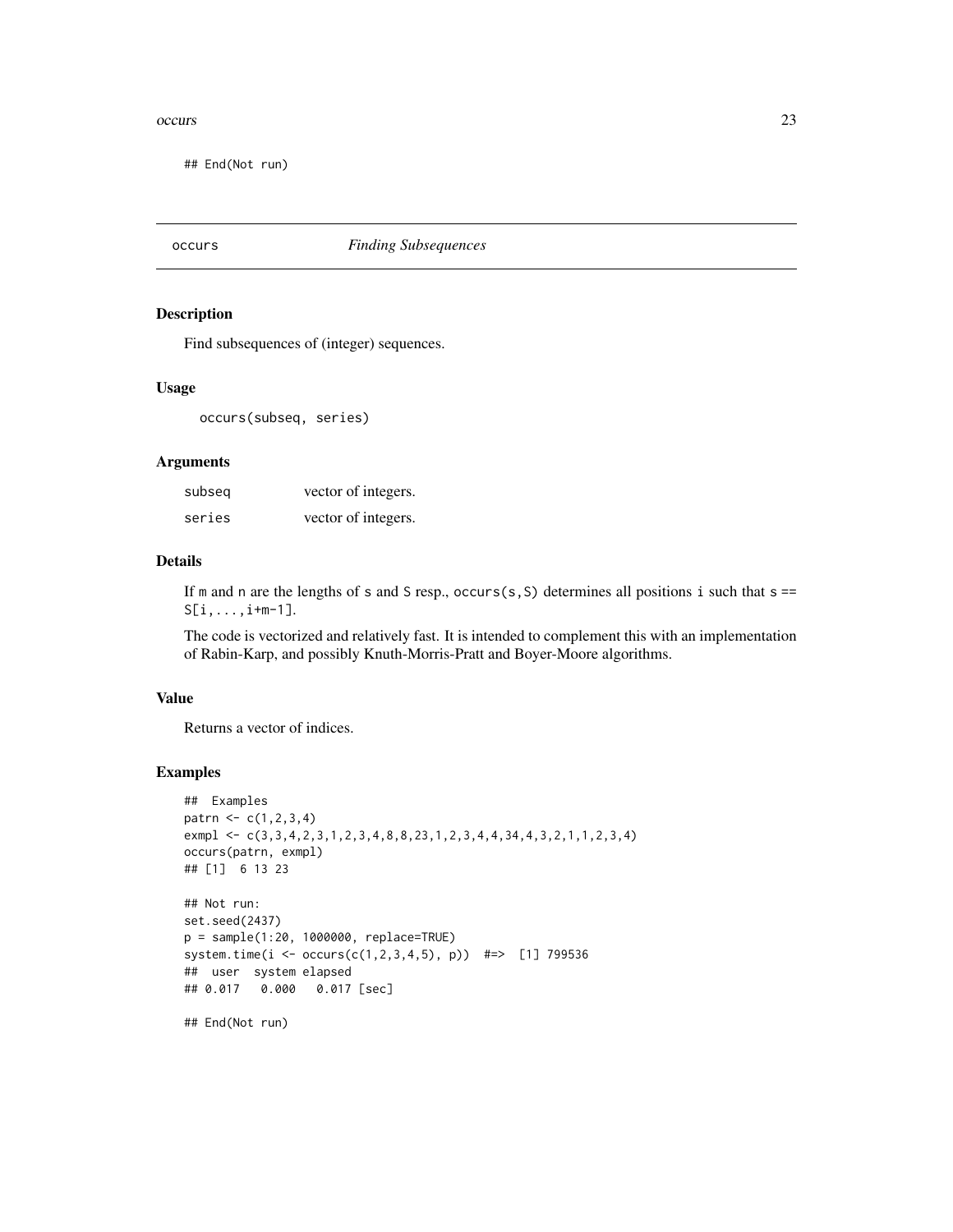<span id="page-23-0"></span>

# Description

Solves the Set Cover problem as an integer linear program.

### Usage

```
setcover(Sets, weights)
```
# Arguments

| Sets    | matrix of 0s and 1s, each line defining a subset. |
|---------|---------------------------------------------------|
| weights | numerical weights for each subset.                |

# Details

The Set Cover problems attempts to find in subsets (of a 'universe') a minimal set of subsets that still covers the whole set.

Each line of the matrix Sets defines a characteristic function of a subset. It is required that each element of the universe is contained in at least one of these subsets.

The problem is treated as an Integer Linear Program (ILP) and solved with the lp solver in lpSolve.

# Value

Returns a list with components sets, giving the indices of subsets, and objective, the sum of weights of subsets present in the solution.

#### References

See the Wikipedia article on the "set cover problem".

# See Also

[knapsack](#page-11-1)

```
# Define 12 subsets of universe {1, ..., 10}.
set.seed(7*11*13)
A \le matrix(sample(c(0,1), prob = c(0.8,0.2), size = 120, replace =TRUE),
            nrow = 12, ncol = 10sol \le setcover(Sets = A, weights = rep(1, 12))
sol
## $sets
## [1] 1 2 9 12
## $no.sets
```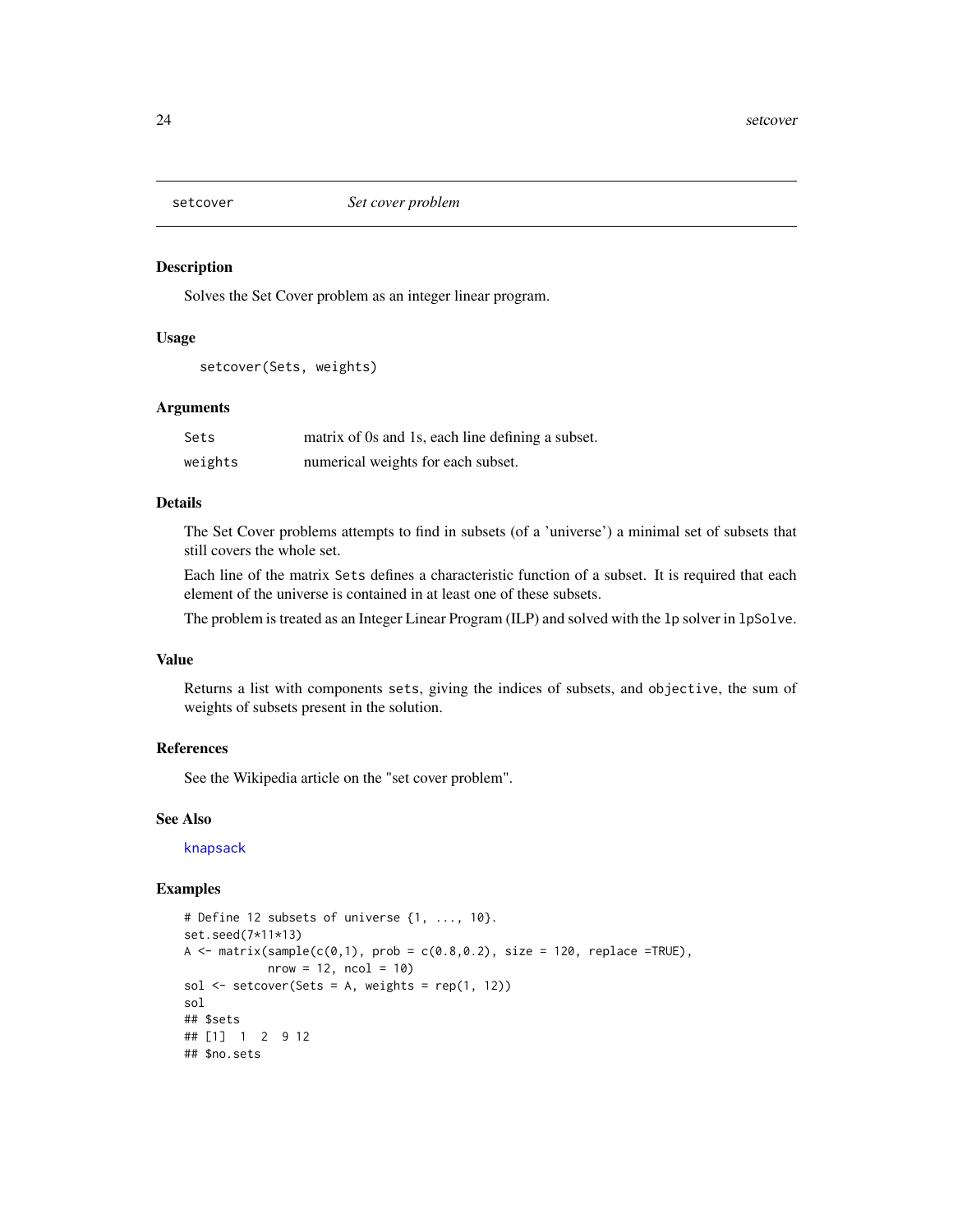# <span id="page-24-0"></span>SIAM test functions 25

```
##[1] 4
# all universe elements are covered:
colSums(A[sol$sets, ])
## [1] 1 1 2 1 1 1 2 1 1 2
```
SIAM test functions *Trefethen and Wagon Test Functions*

# Description

Test functions for global optimization posed for the SIAM 100-digit challenge in 2002 by Nick Trefethen, Oxford University, UK.

# Usage

fnTrefethen(p2) fnWagon(p3)

#### Arguments

| p <sub>2</sub> | Numerical vector of length 2. |
|----------------|-------------------------------|
| p <sub>3</sub> | Numerical vector of length 3. |

# Details

These are highly nonlinear and oscillating functions in two and three dimensions with thousands of local mimima inside the unit square resp. cube (i.e.,  $[-1, 1] \times [-1, 1]$  or  $[-1, 1] \times [-1, 1] \times [-1, 1]$ ).

# Value

Function value is a single real number.

# Author(s)

HwB <hwborchers@googlemail.com>

# References

F. Bornemann, D. Laurie, S. Wagon, and J. Waldvogel (2004). The SIAM 100-Digit Challenge: A Study in High-Accuracy Numerical Computing. Society for Industrial and Applied Mathematics.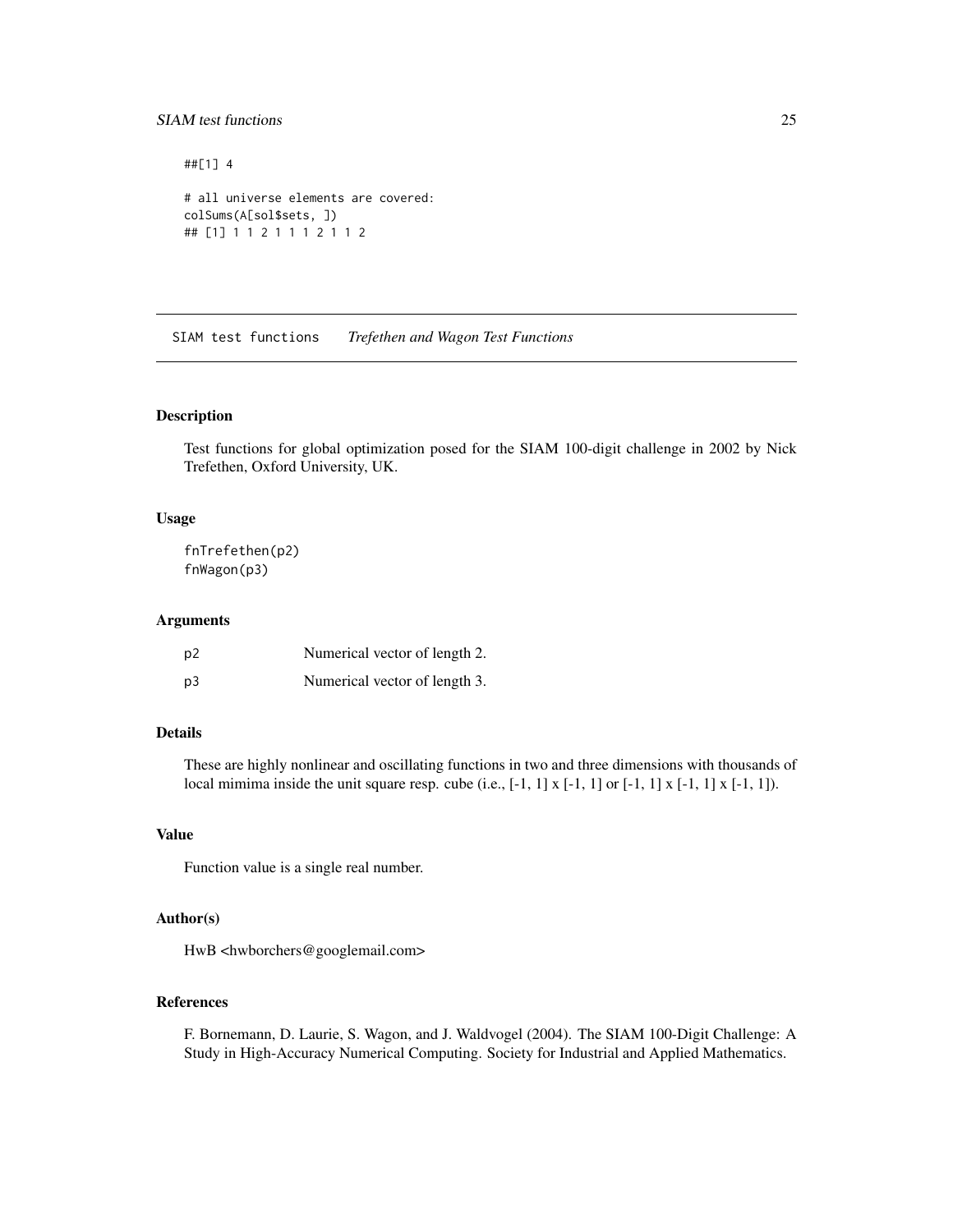# Examples

```
x < -2*runif(5) - 1
 fnTrefethen(x)
 fnWagon(x)
 ## Not run:
 T <- matrix(NA, nrow=1001, ncol=1001)
 for (i in 1:1001) {
   for (j in 1:1001) {
       T[i, j] <- fnTrefethen(c(x[i], y[j]))
   }
 }
 image(x, y, T)
 contour(x, y, T, add=TRUE)
## End(Not run)
```
simpleDE *Simple Differential Evolution Algorithm*

# Description

Simple Differential Evolution for Minimization.

#### Usage

simpleDE(fun, lower, upper,  $N = 64$ , nmax = 256,  $r = 0.4$ , confined = TRUE, log = FALSE)

# Arguments

| fun      | the objective function to be minimized.     |
|----------|---------------------------------------------|
| lower    | vector of lower bounds for all coordinates. |
| upper    | vector of upper bounds for all coordinates. |
| N        | population size.                            |
| nmax     | bound on the number of generations.         |
|          | amplification factor.                       |
| confined | logical; stay confined within bounds.       |
| log      | logical; shall a trace be printed.          |

#### Details

Evolutionary search to minimize a function: For points in the current generation, children are formed by taking a linear combination of parents, i.e., each member of the next generation has the form

$$
p_1 + r(p_2 - p_3)
$$

where the  $p_i$  are members of the current generation and r is an amplification factor.

<span id="page-25-0"></span>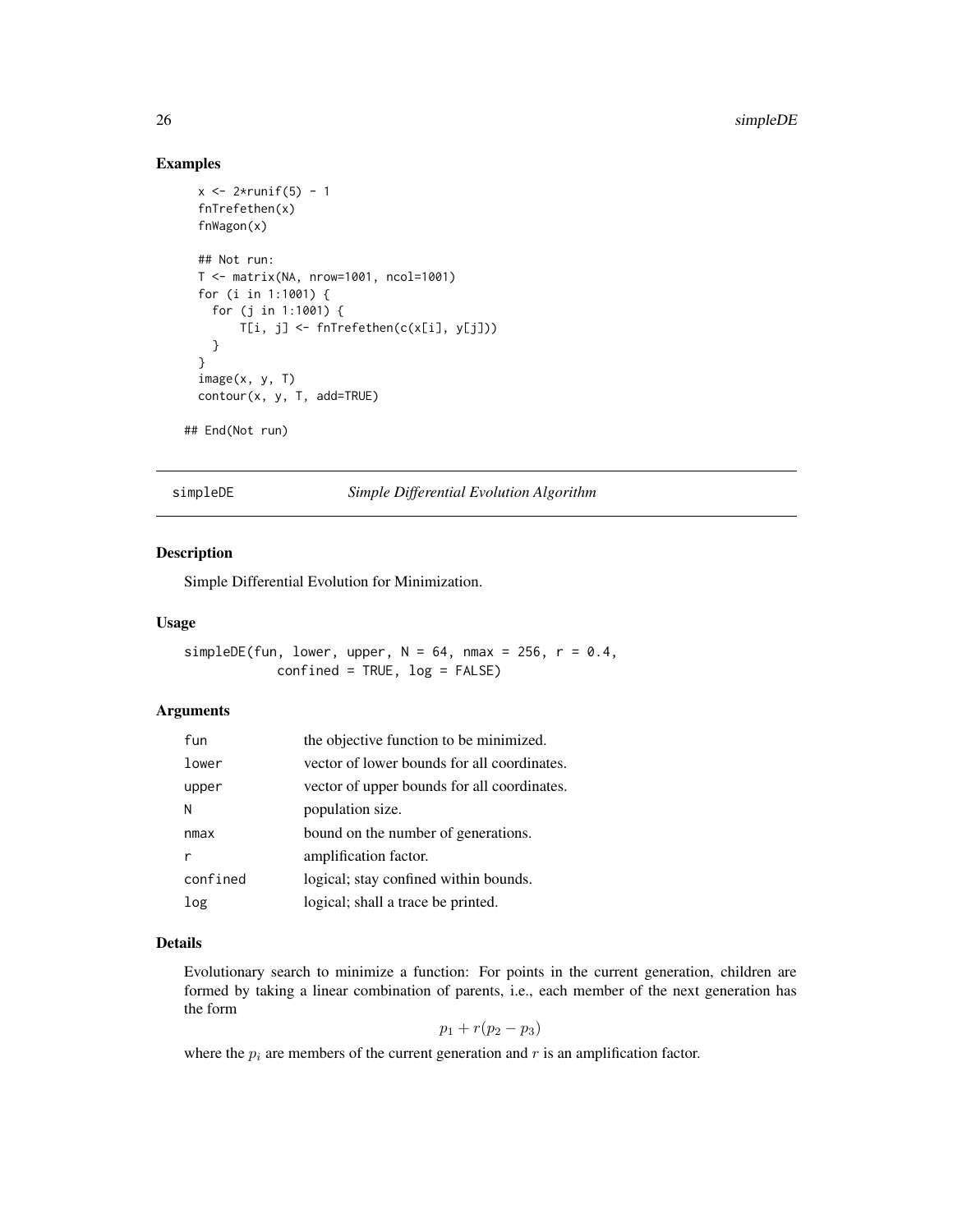#### <span id="page-26-0"></span>simpleEA 27

# Value

List with the following components:

| fmin   | function value at the minimum found.     |
|--------|------------------------------------------|
| xmin   | numeric vector representing the minimum. |
| nfeval | number of function calls.                |

# Note

Original Mathematica version by Dirk Laurie in the SIAM textbook. Translated to R by Hans W Borchers.

# Author(s)

HwB <hwborchers@googlemail.com>

### References

Dirk Laurie. "A Complex Optimization". Chapter 5 In: F. Bornemann, D. Laurie, S. Wagon, and J. Waldvogel (Eds.). The SIAM 100-Digit Challenge. Society of Industrial and Applied Mathematics, 2004.

# See Also

[simpleEA](#page-26-1), DEoptim in the 'DEoptim' package.

#### Examples

```
simpleDE(fnTrefethen, lower = c(-1,-1), upper = c(1,1))
# $fmin
# [1] -3.306869
# $xmin
# [1] -0.02440308 0.21061243 # this is the true global optimum!
```
<span id="page-26-1"></span>simpleEA *Simple Evolutionary Algorithm*

# Description

Simple Evolutionary Algorithm for Minimization.

# Usage

```
simpleEA(fn, lower, upper, N = 100, ..., con = 0.1, new = 0.05,
        tol = 1e-10, eps = 1e-07, scl = 1/2, confined = FALSE, log = FALSE)
```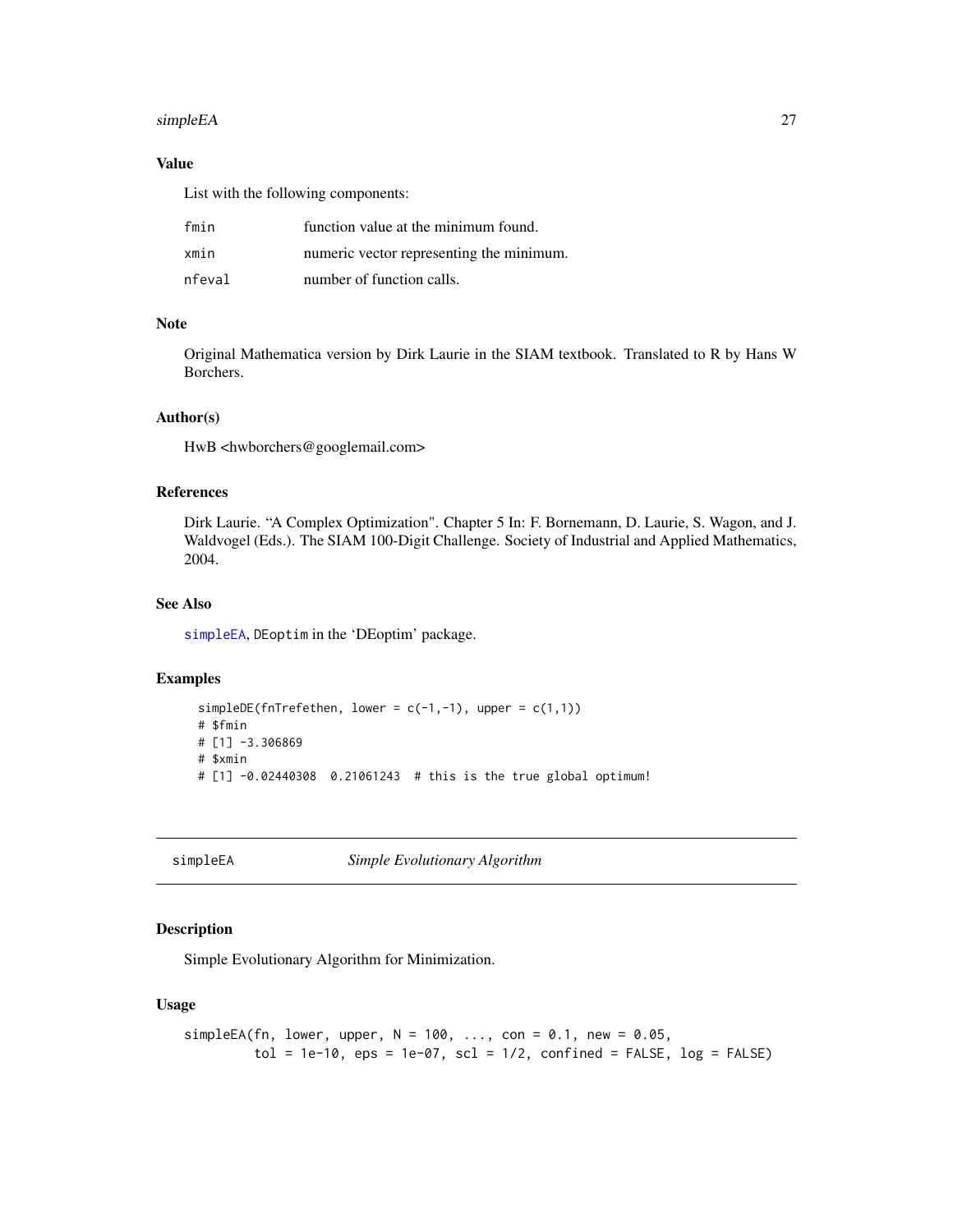# Arguments

| the objective function to be minimized.                                                               |
|-------------------------------------------------------------------------------------------------------|
| vector of lower bounds for all coordinates.                                                           |
| vector of upper bounds for all coordinates.                                                           |
| number of children per parent.                                                                        |
| additional parameters to be passed to the function.                                                   |
| percentage of individuals concentrating to the best parents.                                          |
| percentage of new individuals not focussed on existing parents.                                       |
| tolerance; if in the last three loops no better individuals were found up to this<br>tolerance, stop. |
| grid size bound to be reached.                                                                        |
| scaling factor for shrinking the grid.                                                                |
| logical; shall the set of individuals be strictly respect the boundary? Default:<br>FALSE.            |
| logical, should best solution found be printed per step.                                              |
|                                                                                                       |

# Details

Evolutionary search to minimize a function: For each point in the current generation, *n* random points are introduced and the *n* best results of each generation (and its parents) are used to form the next generation.

The scale shrinks the generation of new points as the algorithm proceeds. It is possible for some children to lie outside the given rectangle, and therefore the final result may lie outside the unit rectangle well. (TO DO: Make this an option.)

# Value

List with the following components:

| par       | numeric vector representing the minimum found.         |
|-----------|--------------------------------------------------------|
| val       | function value at the minimum found.                   |
| fun.calls | number of function calls made.                         |
| rel.scl   | last scaling factor indicating grid size in last step. |
| rel.tol   | relative tolerance within the last three minima found. |

# Note

Original Mathematica Version by Stan Wagon in the SIAM textbook. Translated to R by Hans W Borchers.

# Author(s)

HwB <hwborchers@googlemail.com>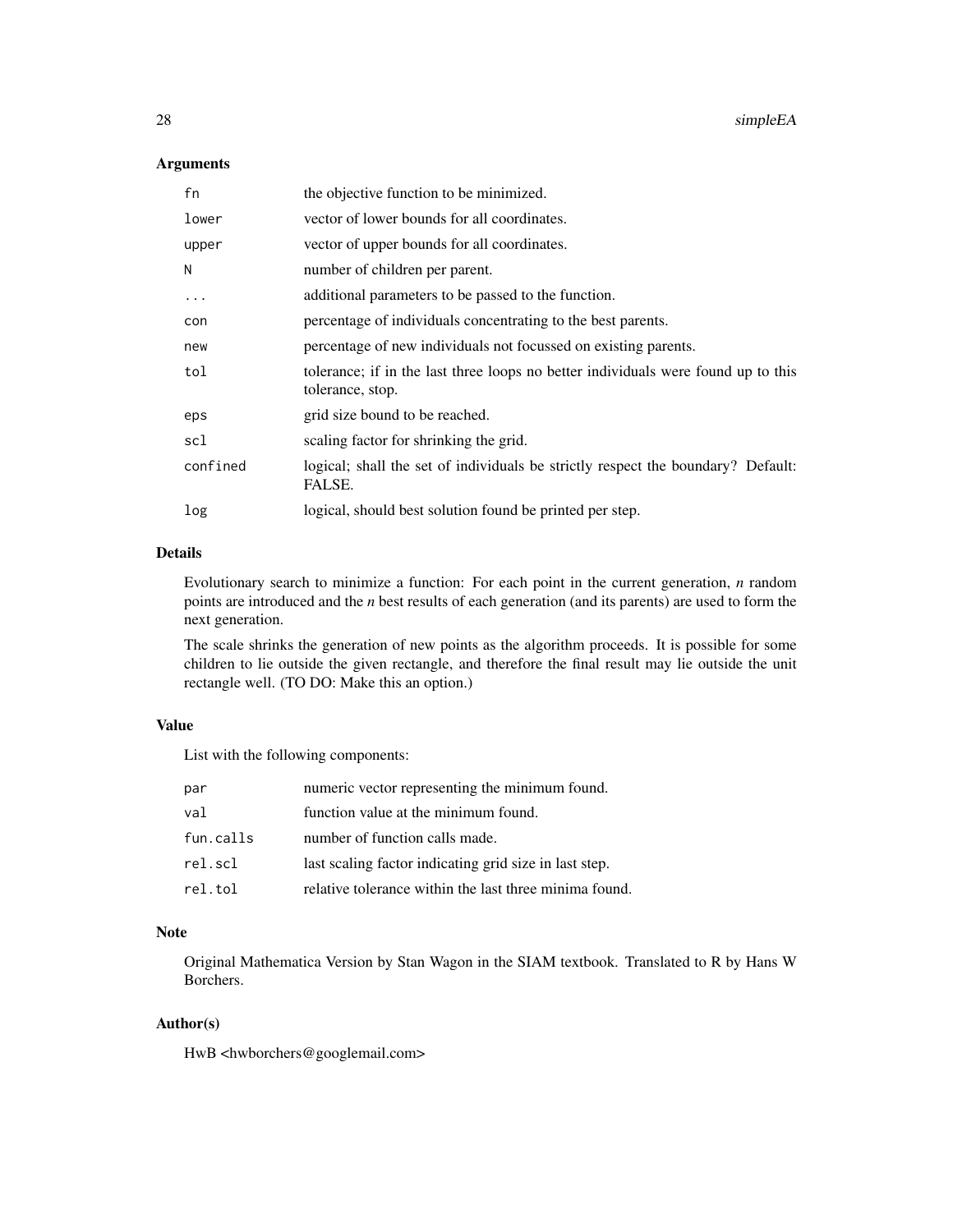#### <span id="page-28-0"></span>subsetsum 29

# References

Stan Wagon. "Think Globally, Act Locally". Chapter 4 In: F. Bornemann, D. Laurie, S. Wagon, and J. Waldvogel (Eds.). The SIAM 100-Digit Challenge. Society of Industrial and Applied Mathematics, 2004.

#### See Also

DEoptim in the 'DEoptim' package.

# Examples

```
simpleEA(fnTrefethen, lower=c(-1,-1), upper=c(1,1), log=FALSE)
# $par
# [1] -0.02440310 0.21061243 # this is the true global optimum!
# $val
# [1] -3.306869
```
subsetsum *Subset Sum Problem*

#### Description

Subset sum routine for positive integers.

# Usage

```
subsetsum(S, t, method = "greedy")
```

```
sss_test(S, t)
```
# Arguments

|        | vector of positive integers.                                                                    |
|--------|-------------------------------------------------------------------------------------------------|
|        | target value, bigger than all items in S.                                                       |
| method | can be "greedy" or "dynamic", where "dynamic" stands for the dynamic pro-<br>gramming approach. |

# Details

subsetsum is searching for a set of elements in S that sum up to t by continuously adding more elements of S.

It is not required that S is decreasingly sorted. But for reasons of efficiency and smaller execution times it is urgently recommended to sort the item set in decreasing order. See the examples to find out how to handle your data.

The first components will be preferred, i.e., if S is decreasing, the sum with larger elements will be found, if increasing, the sum with smaller elements. Because of timing considerations, the default is to sort decreasingly before processing.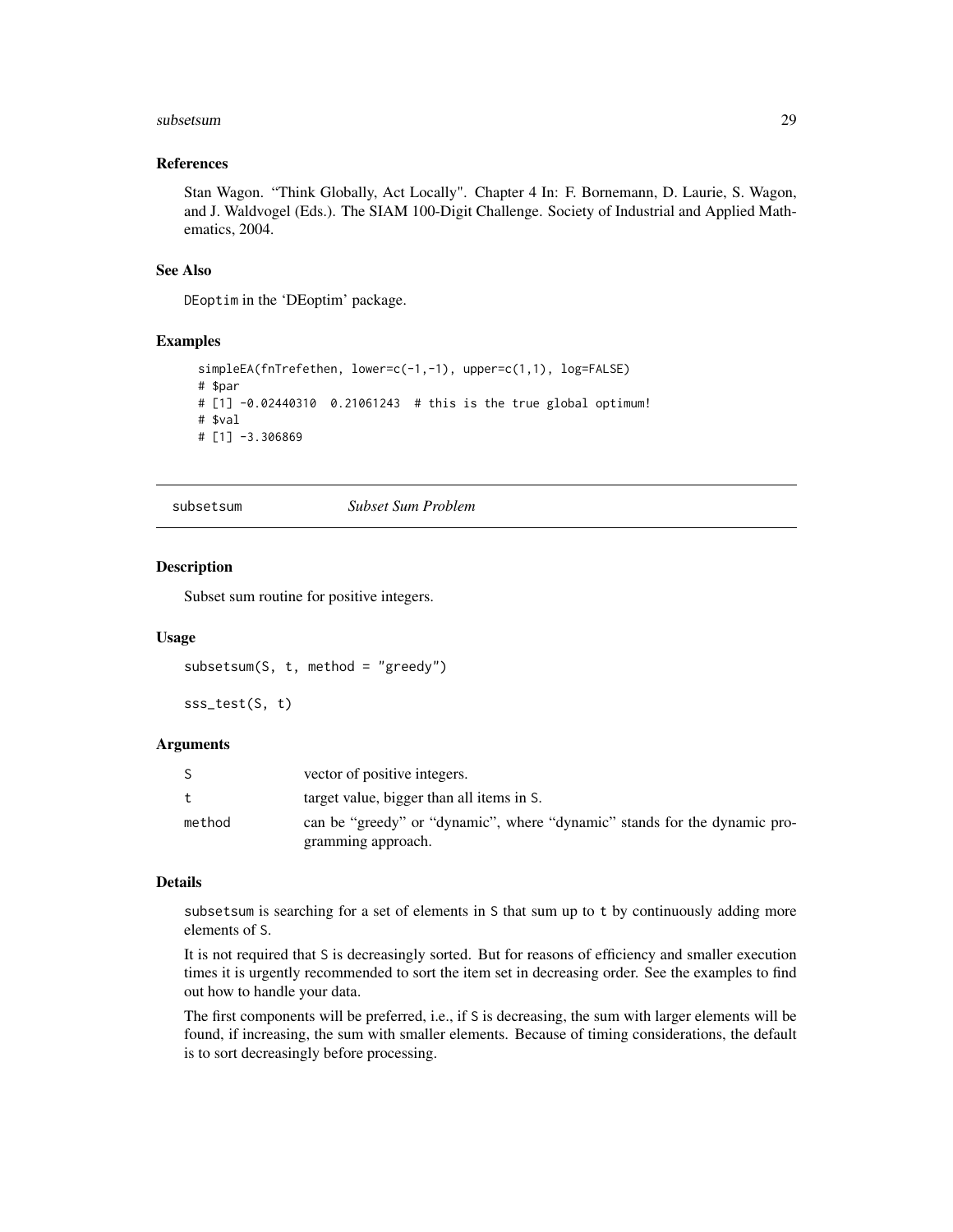The dynamic method may be faster for large sets, but will also require much more memory if the target value is large.

sss\_test will find the biggest number below or equal to t that can be expressed as a sum of items in S. It will not return any indices. It can be quite fast, though it preprocesses the set S to be sorted decreasingly, too.

# Value

List with the target value, if reached, and vector of indices of elements in S that sum up to t.

If no solution is found, the dynamic method will return indices for the largest value below the target, the greedy method witll return NULL.

sss\_test will simply return maximum sum value found.

# Note

A compiled version – and much faster, in Fortran – can be found in package 'knapsack' (R-Forge, project 'optimist') as subsetsum. A recursive version, returning \*all\* solutions, is much too slow in R, but is possible in Julia and can be asked from the author.

# Author(s)

HwB email: <hwborchers@googlemail.com>

#### References

Horowitz, E., and S. Sahni (1978). Fundamentals of Computer Algorithms. Computer Science Press, Rockville, ML.

#### See Also

[maxsub](#page-15-1)

```
t < -5842S <- c(267, 493, 869, 961, 1000, 1153, 1246, 1598, 1766, 1922)
# S is not decreasingly sorted, so ...
o <- order(S, decreasing = TRUE)
So <- S[o] # So is decreasingly sorted
sol \le subsetsum(So, t) # $inds: 2 4 6 7 8 w.r.t. So
is <- o[sol$inds] # is: 9 7 5 4 3 w.r.t. S
sum(S[is]) \qquad # 5842
## Not run:
amount <-4748652products <-
c(30500,30500,30500,30500,42000,42000,42000,42000,
 42000,42000,42000,42000,42000,42000,71040,90900,
```
<span id="page-29-0"></span>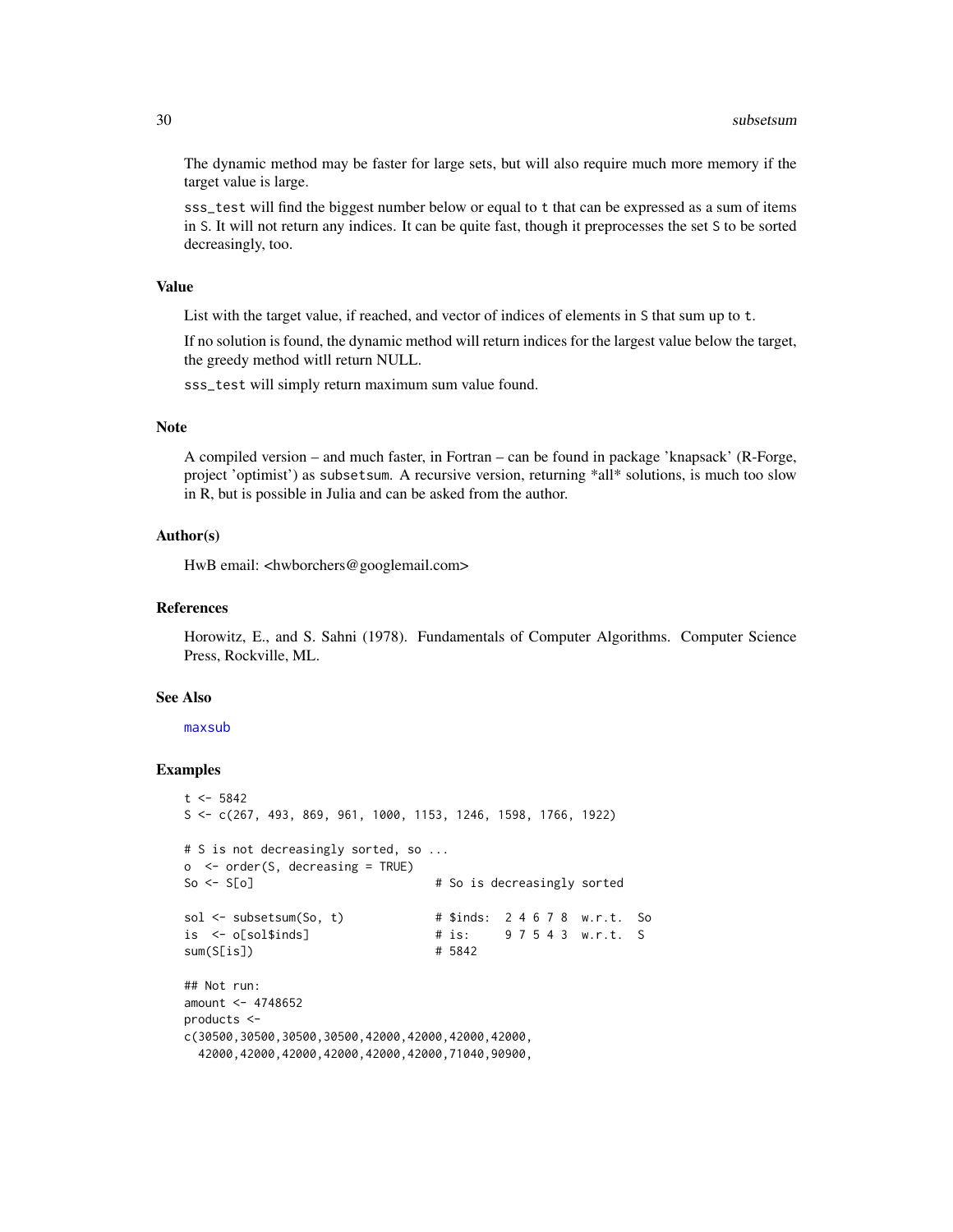#### <span id="page-30-0"></span>Testfunctions 31

```
76950,35100,71190,53730,456000,70740,70740,533600,
 83800,59500,27465,28000,28000,28000,28000,28000,
 26140,49600,77000,123289,27000,27000,27000,27000,
 27000,27000,80000,33000,33000,55000,77382,48048,
 51186,40000,35000,21716,63051,15025,15025,15025,
 15025,800000,1110000,59700,25908,829350,1198000,1031655)
# prepare set
prods <- products[products <= amount] # no elements > amount
prods <- sort(prods, decreasing=TRUE) # decreasing order
# now find one solution
system.time(is <- subsetsum(prods, amount))
# user system elapsed
# 0.030 0.000 0.029
prods[is]
# [1] 70740 70740 71190 76950 77382 80000 83800
# [8] 90900 456000 533600 829350 1110000 1198000
sum(prods[is]) == amount
# [1] TRUE
# Timings:
# unsorted decr.sorted
# "greedy" 22.930 0.030 (therefore the default settings)
# "dynamic" 2.515 0.860 (overhead for smaller sets)
# sss_test 8.450 0.040 (no indices returned)
## End(Not run)
```
Testfunctions *Optimization Test Functions*

#### Description

Simple and often used test function defined in higher dimensions and with analytical gradients, especially suited for performance tests. Analytical gradients, where existing, are provided with the gr prefix. The dimension is determined by the length of the input vector.

#### Usage

```
fnRosenbrock(x)
grRosenbrock(x)
fnRastrigin(x)
grRastrigin(x)
fnNesterov(x)
grNesterov(x)
fnNesterov1(x)
```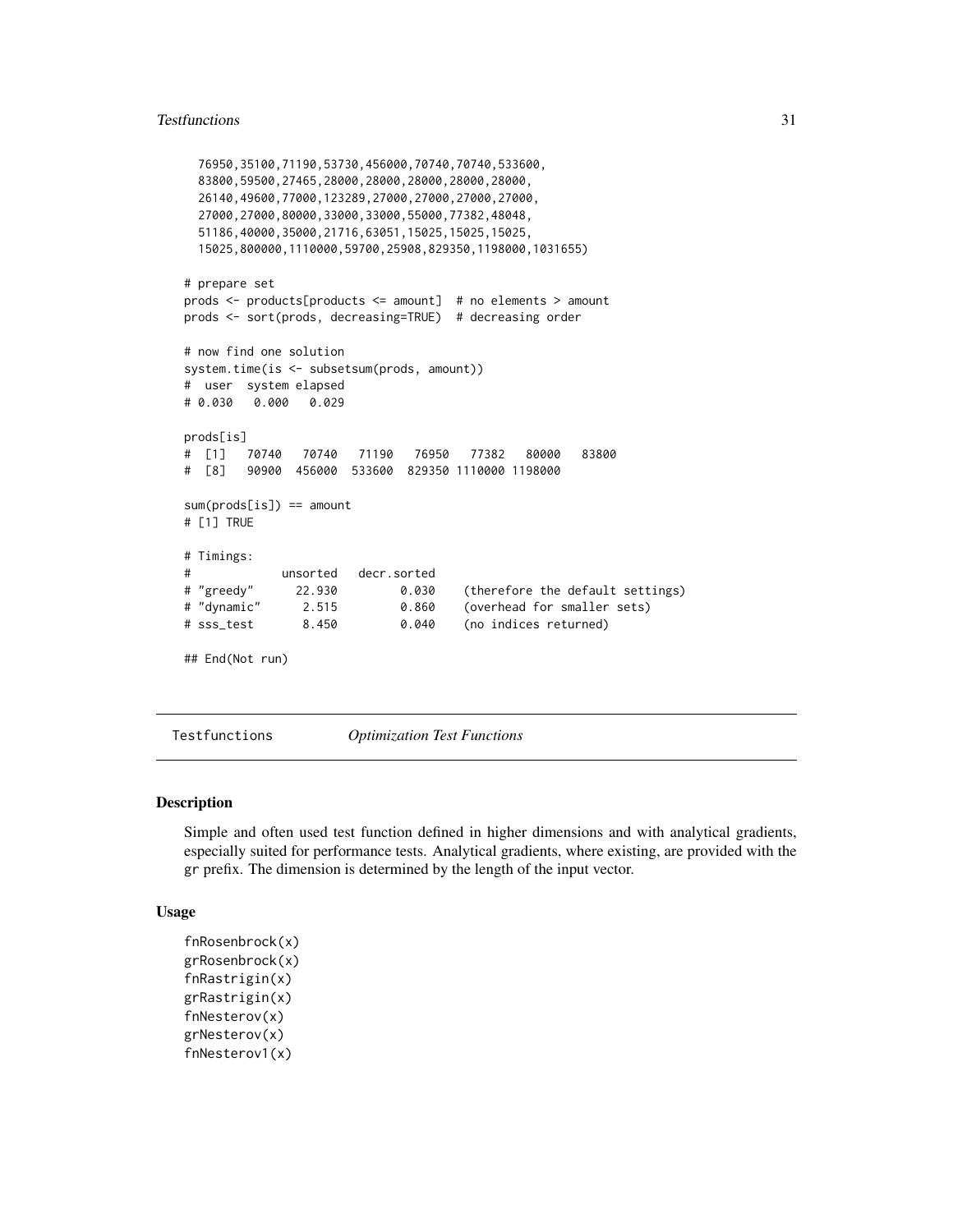fnHald(x) grHald(x) fnShor(x) grShor(x)

#### Arguments

x numeric vector of a certain length.

#### Details

Rosenbrock – Rosenbrock's famous valley function from 1960. It can also be regarded as a leastsquares problem:

$$
\sum_{i=1}^{n-1} (1 - x_i)^2 + 100(x_{i+1} - x_i^2)^2
$$

```
No. of Vars.: n >= 2Bounds: -5.12 \le xi \le 5.12Local minima: at f(-1, 1, \ldots, 1) for n \ge 4Minimum: 0.0Solution: xi = 1, i = 1:n
```
Nesterov – Nesterov's smooth adaptation of Rosenbrock, based on the idea of Chebyshev polynomials. This function is even more difficult to optimize than Rosenbrock's:

$$
(x_1 - 1)^2/4 + \sum_{i=1}^{n-1} (1 + x_{i+1} - 2x_i^2)
$$

| No. of Vars.:   | $n >= 2$                |
|-----------------|-------------------------|
| Bounds:         | $-5.12 \le xi \le 5.12$ |
| Local minima: ? |                         |
| Minimum:        | 0.0                     |
| Solution:       | $xi = 1, i = 1:n$       |

Nesterov1 – Simlar to Nesterov, except the terms added are taken with absolute value, which makes this function nonsmooth and painful for gradient-based optimization routines; no gradient prpovided.

Rastrigin – Rastrigin's function is a famous, non-convex example from 1989 for global optimization. It is a typical example of a multimodal function with many local minima:

$$
10n + \sum_{1}^{n} (x_i^2 - 10\cos(2\pi x_i))
$$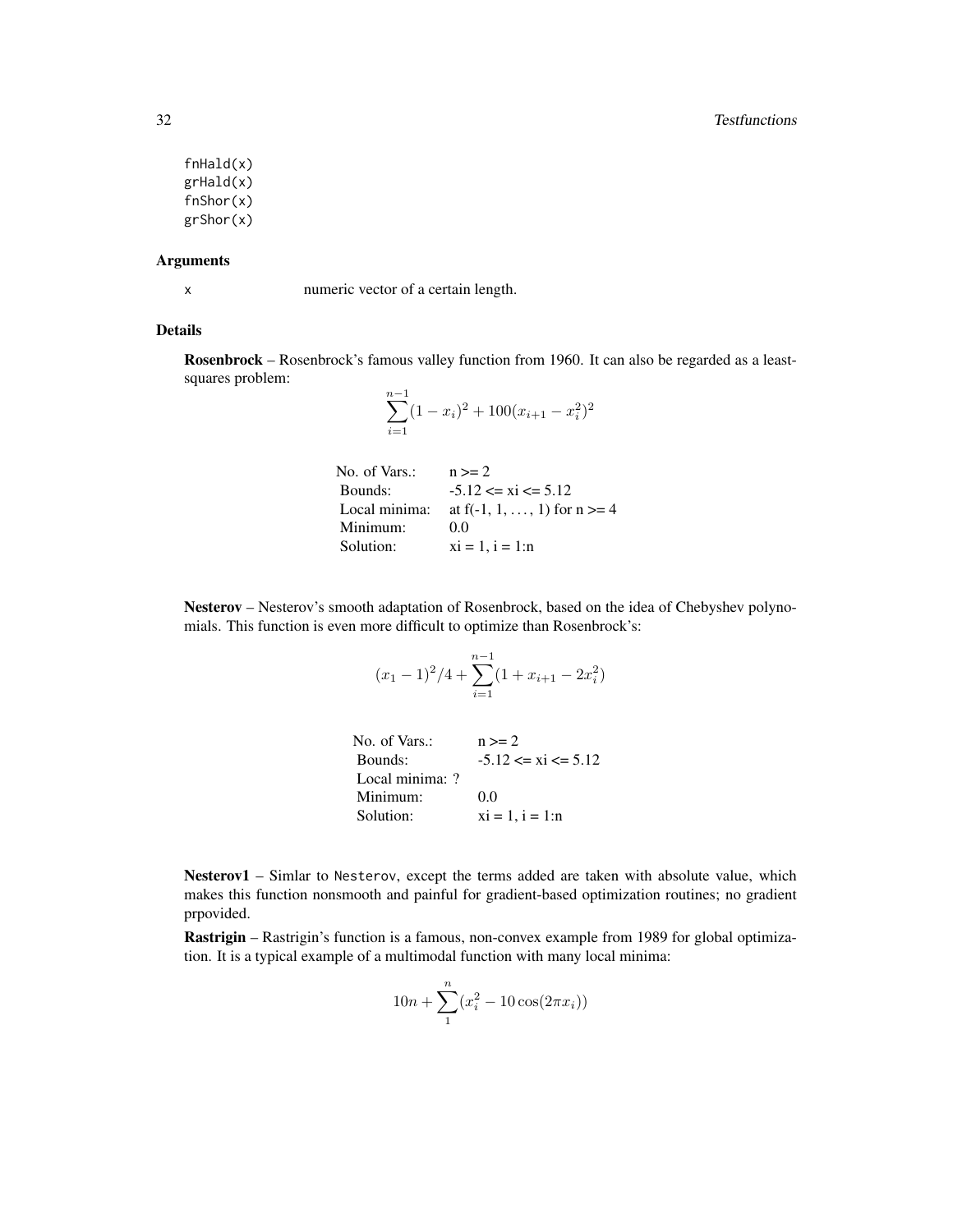#### <span id="page-32-0"></span>transfinite 33

| No. of Vars.: | $n >= 2$                |
|---------------|-------------------------|
| Bounds:       | $-5.12 \le xi \le 5.12$ |
| Local minima: | many                    |
| Minimum:      | 0.0                     |
| Solution:     | $xi = 0$ , $i = 1:n$    |

Hald – Hald's function is a typical example of a non-smooth test function, from Hald and Madsen in 1981.

$$
\max_{1 \le i \le n} \frac{x_1 + x_2 t_i}{1 + x_3 t_i + x_4 t_i^2 + x_5 t_i^3} - \exp(t_i)
$$

where  $t_i = -1 + (i - 1)/10$  for  $1 \le i \le 21$ .

| No. of Vars.: $n=5$                                              |
|------------------------------------------------------------------|
| Bounds: $-1 \le xi \le 1$                                        |
| Local minima: $\frac{1}{2}$                                      |
| 0.0001223713                                                     |
| $(0.99987763, 0.25358844, -0.74660757, 0.24520150, -0.03749029)$ |
|                                                                  |

Shor – Shor's function is another typical example of a non-smooth test function, a benchmark for Shor's R-algorithm.

#### Value

Returns the values of the test function resp. its gradient at that point. If an analytical gradient is not available, a function computing the gradient numerically will be provided.

# References

Search the Internet.

### Examples

```
x \leftarrow runif(5)fnHald(x); grHald(x)
# Compare analytical and numerical gradient
shor_gr <- function(x) adagio:::ns.grad(fnShor, x) # internal gradient
grShor(x); shor_gr(x)
```
transfinite *Boxed Region Transformation*

# Description

Transformation of a box/bound constrained region to an unconstrained one.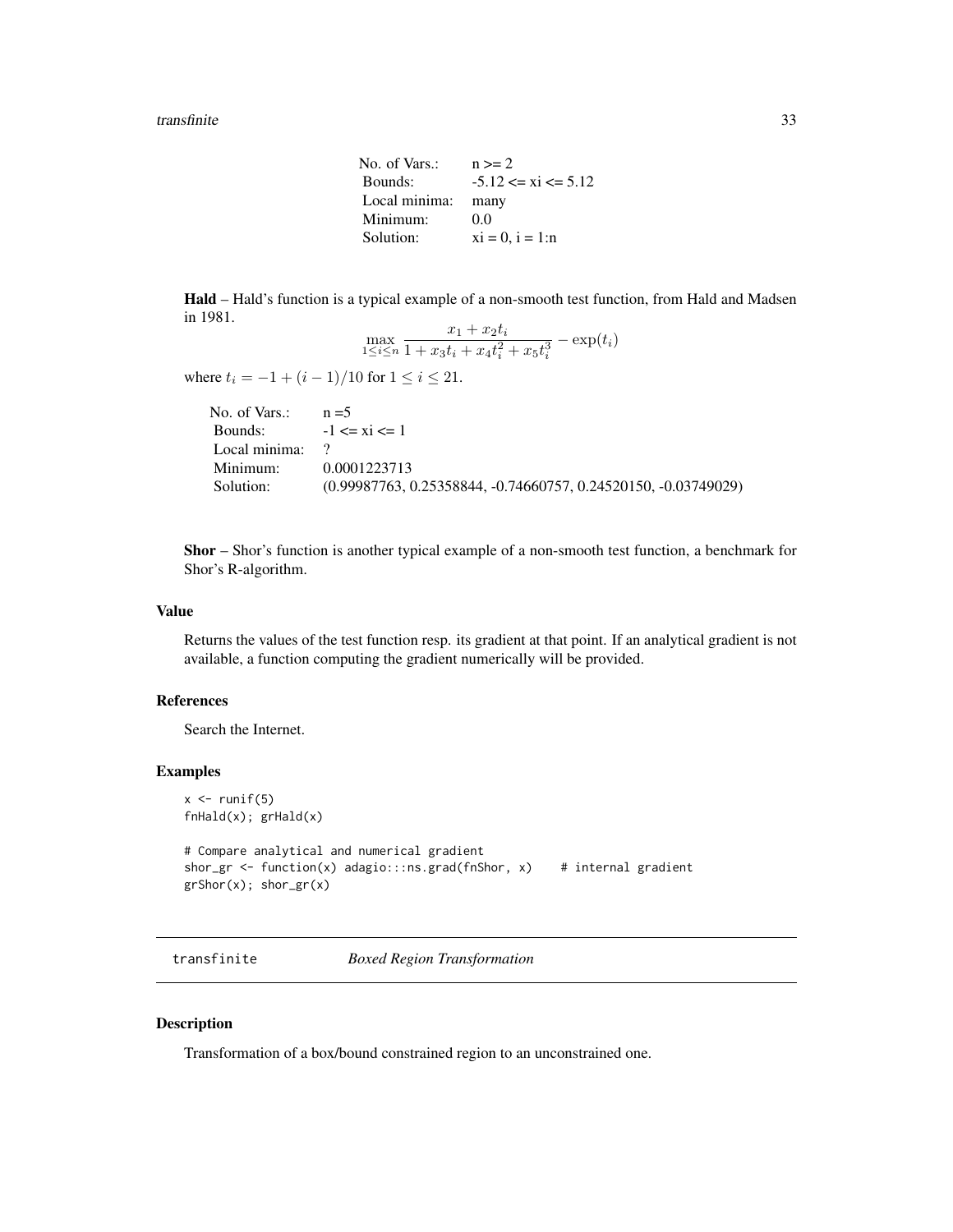#### Usage

```
transfinite(lower, upper, n = length(lower))
```
#### Arguments

| lower, upper | lower and upper box/bound constraints.                                  |
|--------------|-------------------------------------------------------------------------|
|              | length of upper, lower if both are scalars, to which they get repeated. |

#### Details

Transforms a constraint region in n-dimensional space bijectively to the unconstrained  $R<sup>n</sup>$  space, applying a atanh resp. exp transformation to each single variable that is bound constraint.

It provides two functions, h:  $B = []x...x[] - > R^n$  and its inverse hinv. These functions can, for example, be used to add box/bound constraints to a constrained optimization problem that is to be solved with a (nonlinear) solver not allowing constraints.

# Value

Returns to functions as components h and hinv of a list.

## **Note**

Based on an idea of Ravi Varadhan, intrinsically used in his implementation of Nelder-Mead in the 'dfoptim' package.

For positivity constraints,  $x \ge 0$ , this approach is considered to be numerically more stable than  $x \rightarrow -\text{exp}(x) \text{ or } x \rightarrow -\text{exp}(2)$ .

#### Examples

```
lower \leq c(-Inf, 0, 0)
upper \leq c( Inf, 0.5, 1)
Tf <- transfinite(lower, upper)
h <- Tf$h; hinv <- Tf$hinv
## Not run:
## Solve Rosenbrock with one variable restricted
rosen \leq function(x) {
   n \leftarrow length(x)x1 <- x[2:n]; x2 <- x[1:(n-1)]
   sum(100*(x1-x2^2)^2 + (1-x2)^2)
}
f \le function(x) rosen(hinv(x)) # f must be defined on all of R^n
x0 \leq c(0.1, 0.1, 0.1) # starting point not on the boundary!
nm \le nelder_mead(h(x0), f) # unconstraint Nelder-Mead
hinv(nm$xmin); nm$fmin # box/bound constraint solution
# [1] 0.7085596 0.5000000 0.2500004
# [1] 0.3353605
```
## End(Not run)